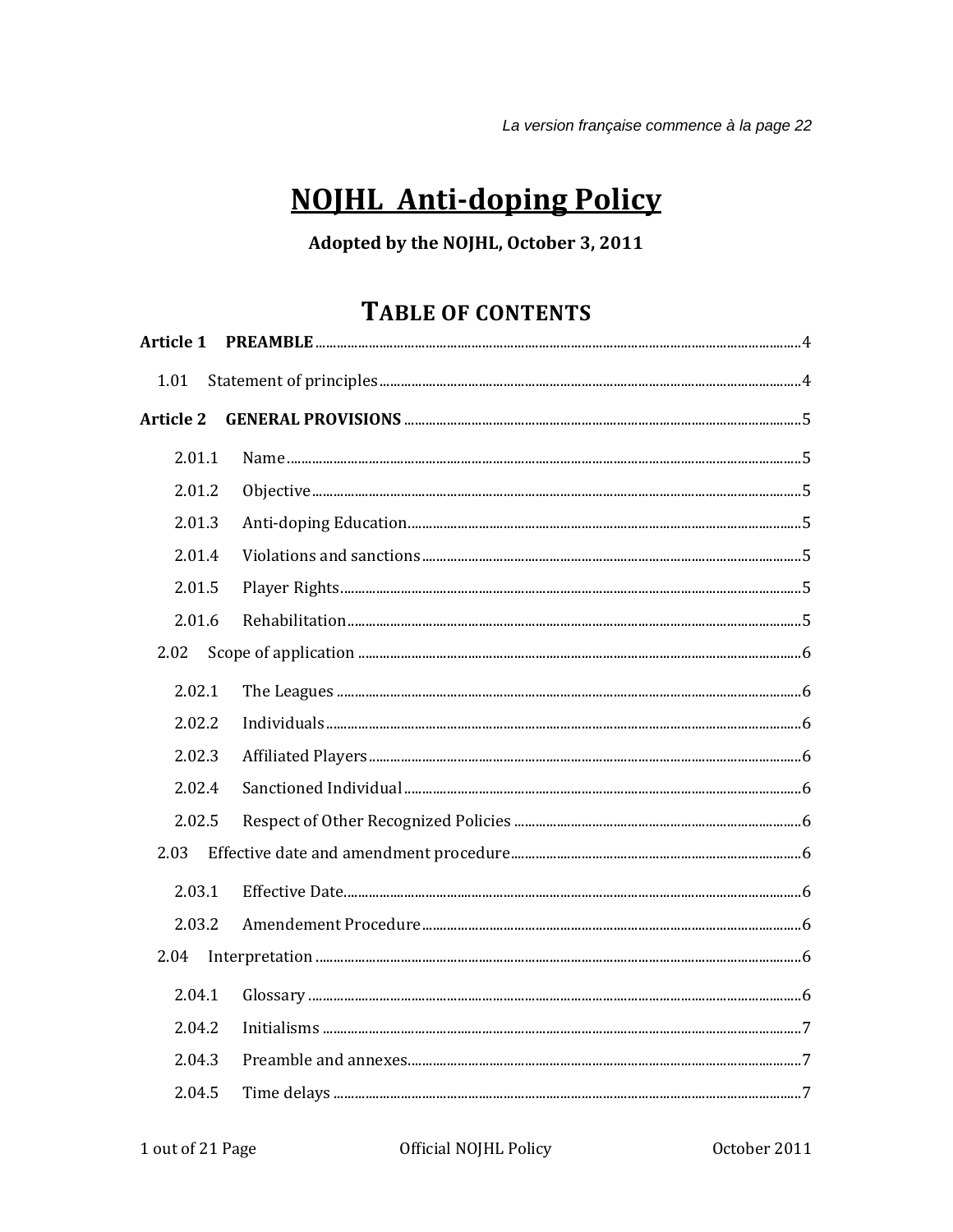| 2.04.6           |  |  |
|------------------|--|--|
| 2.05             |  |  |
| 2.05.1           |  |  |
| 2.05.2           |  |  |
| 2.05.3           |  |  |
| 2.06             |  |  |
| 2.06.1           |  |  |
| <b>Article 3</b> |  |  |
| 3.01             |  |  |
| 3.01.1           |  |  |
| 3.01.2           |  |  |
| 3.01.3           |  |  |
| 3.01.4           |  |  |
| 3.02             |  |  |
| 3.02.1           |  |  |
| 3.02.2           |  |  |
| 3.03             |  |  |
| 3.03.1           |  |  |
| 3.03.2           |  |  |
| 3.04             |  |  |
|                  |  |  |
| 3.04.2           |  |  |
| 3.04.3           |  |  |
| 3.05             |  |  |
| 3.05.1           |  |  |
| 3.05.2           |  |  |
| 3.05.3           |  |  |
| 3.05.4           |  |  |
| 3.06             |  |  |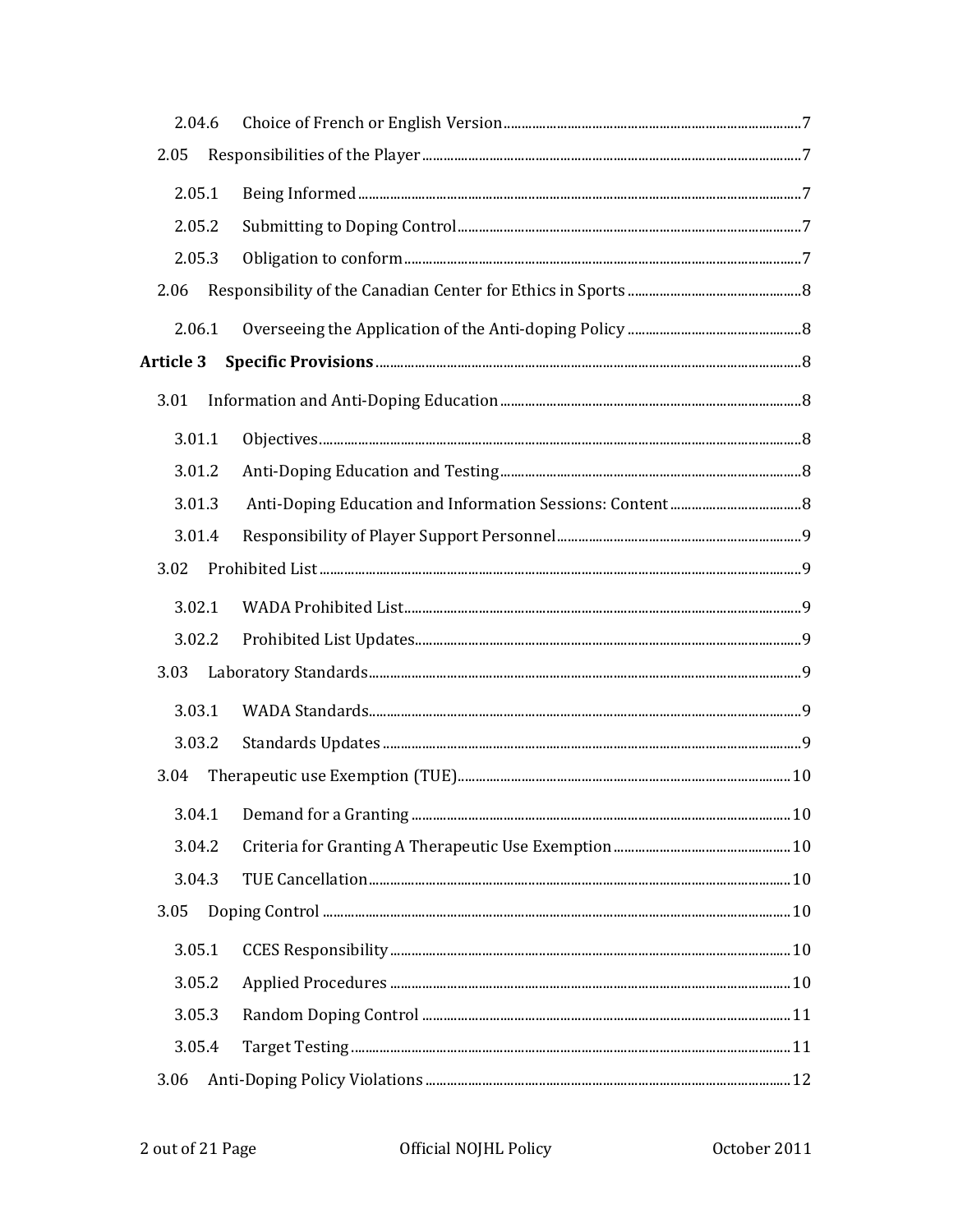| 3.06.1  |  |  |
|---------|--|--|
| 3.06.2  |  |  |
| 3.06.3  |  |  |
| 3.06.4  |  |  |
| 3.06.5  |  |  |
| 3.06.6  |  |  |
| 3.06.7  |  |  |
| 3.07    |  |  |
| 3.07.1  |  |  |
| 3.07.2  |  |  |
| 3.07.3  |  |  |
| 3.07.4  |  |  |
| 3.07.5  |  |  |
| 3.07.6  |  |  |
| 3.07.7  |  |  |
| 3.08    |  |  |
| 3.08.1  |  |  |
| 3.08.2  |  |  |
| 3.09    |  |  |
| 3.09.1  |  |  |
| 3.09.2  |  |  |
| 3.09.3  |  |  |
| 3.09.4  |  |  |
| 3.09.5  |  |  |
| 3.10    |  |  |
| 3.10.1  |  |  |
| 3.10.2  |  |  |
|         |  |  |
| Annex A |  |  |
| Annex B |  |  |
|         |  |  |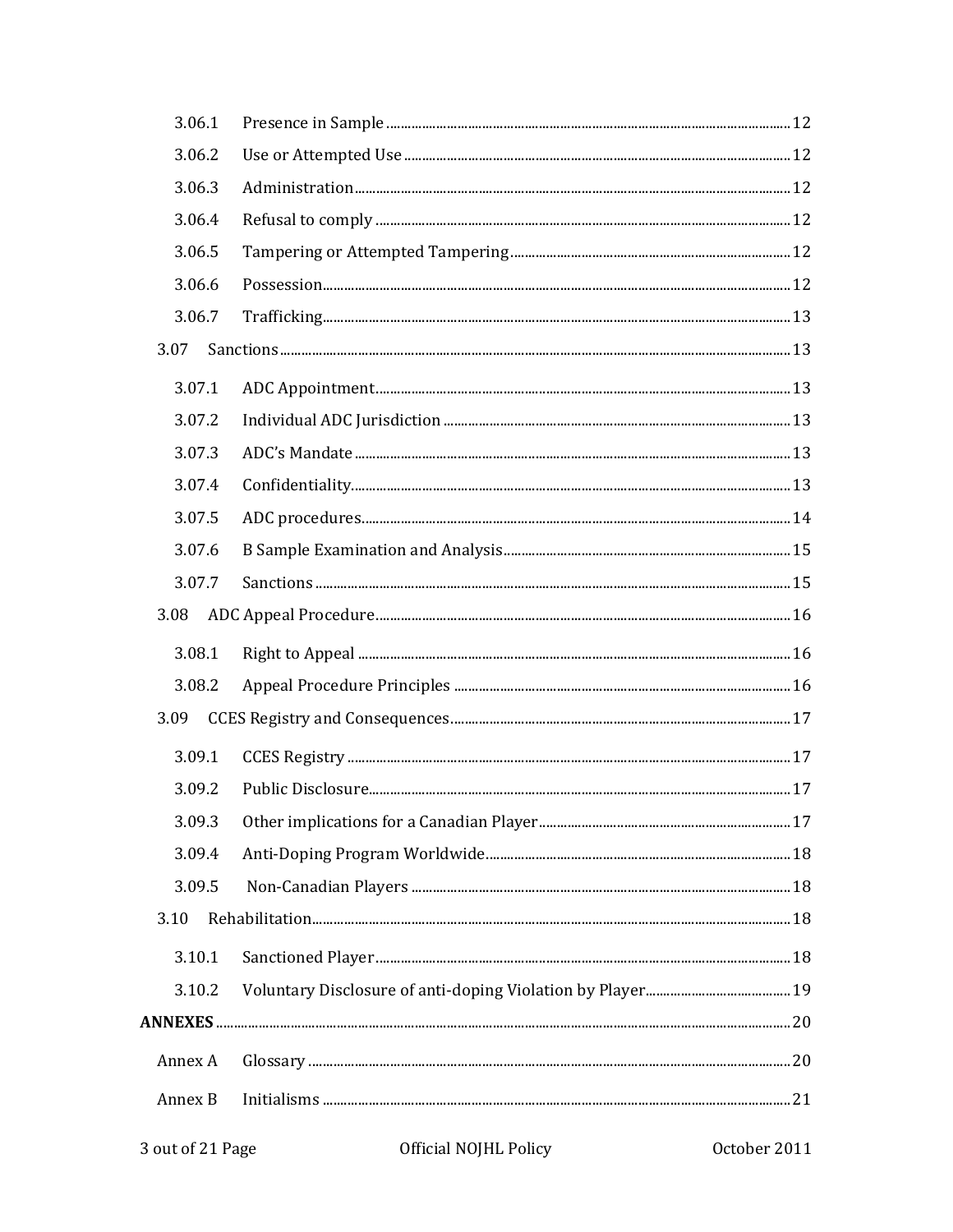# **NOJHL Antidoping Policy**

**Adopted by the NOJHL, October 3, 2011**

# **ARTICLE 1 PREAMBLE**

# 1.01 STATEMENT OF PRINCIPLES

The Northern Ontario Junior Hockey League declares the following:

1.01.1

Doping is defined as the use of prohibited substances and practices that enhance sport performance. It is contrary to the spirit of hockey. It represents a serious threat to the cultural, educational, economic and social benefits that hockey can bring to society and has a negative impact on the moral and ethical behavior that hockey can foster within individuals. In addition, doping may be harmful to the health and safety of the players.

1.01.2

Concrete actions, such as anti‐doping education, anti‐doping control testing, appropriate sanctions and rehabilitative measures must be taken in order to efficiently combat doping practices in NOJHL hockey.

1.01.3

Through this anti-doping policy, the NOJHL aims to promote the health and wellbeing of its players as well as to maintain the players' right to compete on a levelplaying field.

1.01.4

This anti-doping policy is to be considered a true reflection of the NOJHL's desire and will, to efficiently combat doping.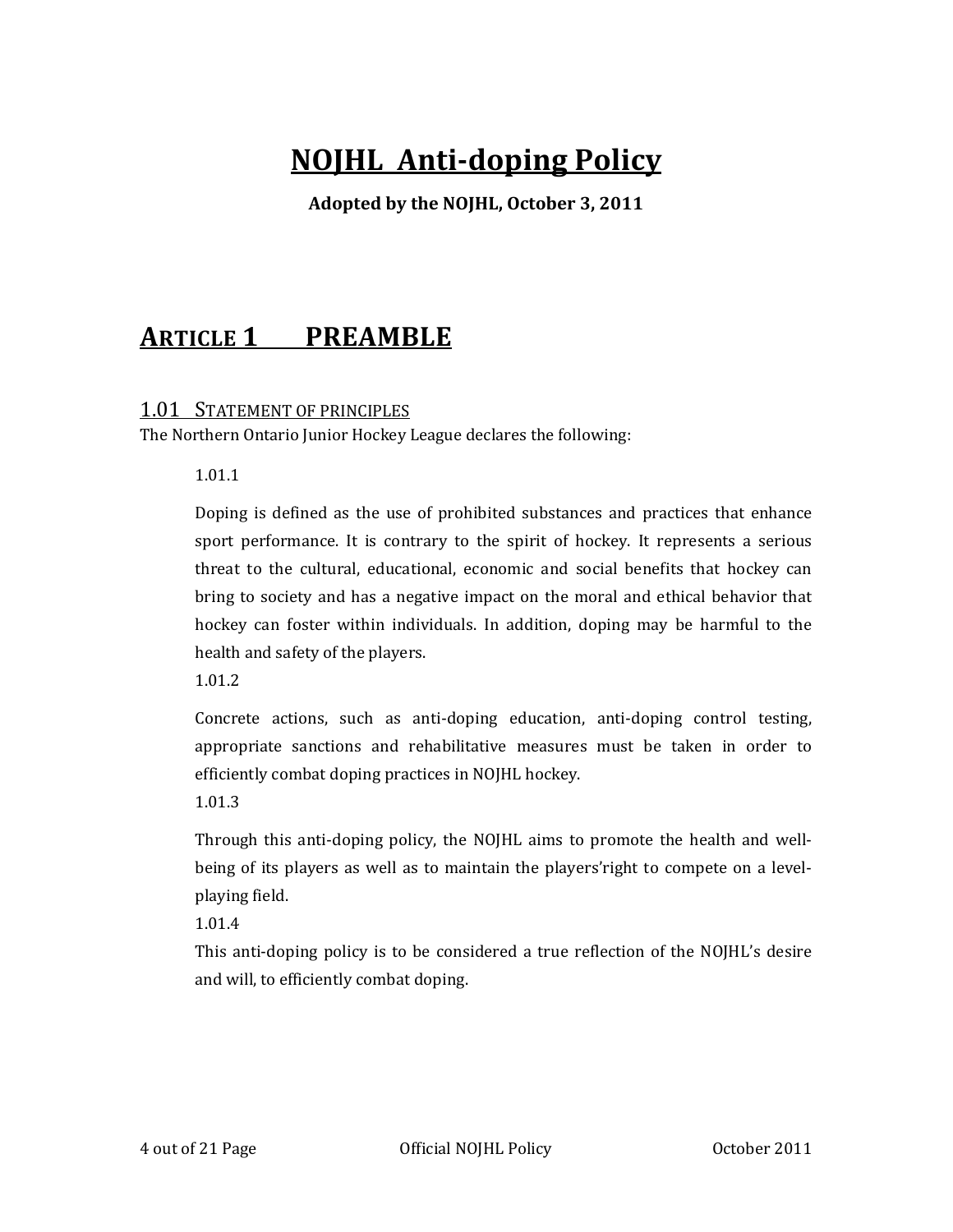# **ARTICLE 2 GENERAL PROVISIONS**

### 2.01 SUMMARY DESCRIPTION OF THE POLICY

### *2.01.1NAME*

The Northern Ontario Junio Hockey League's (NOJHL) anti‐doping policy will be referred to, in this document, as the "anti-doping policy"

### *2.01.2OBJECTIVE*

The objective of the anti-doping policy is to promote the players' health, well-being, as well as maintaining their right to compete on a level-playing field, where no one is advantaged by the use of doping.

### *2.01.3ANTIDOPING EDUCATION*

The anti-doping policy aims to ensure that all athletes are fully aware of the prohibited list, the testing process as well as the sanctions players may face if an anti‐doping rule violation is committed.

### *2.01.4VIOLATIONS AND SANCTIONS*

The anti-doping policy clearly defines the different instances which constitute an antidoping violation and outlines the steps and sanctions that apply to a player or an individual who has committed an anti‐doping rule violation.

### *2.01.5PLAYER RIGHTS*

The anti-doping policy outlines players' rights with regards to testing and/or accusations involving violation of this policy.

### *2.01.6REHABILITATION*

The anti-doping policy favors rehabilitation in the instance where a player has received a sanction for the violation of the anti-doping policy, as well as in the instance where a player has voluntarily and in good faith disclosed his/her own anti‐doping rule violation.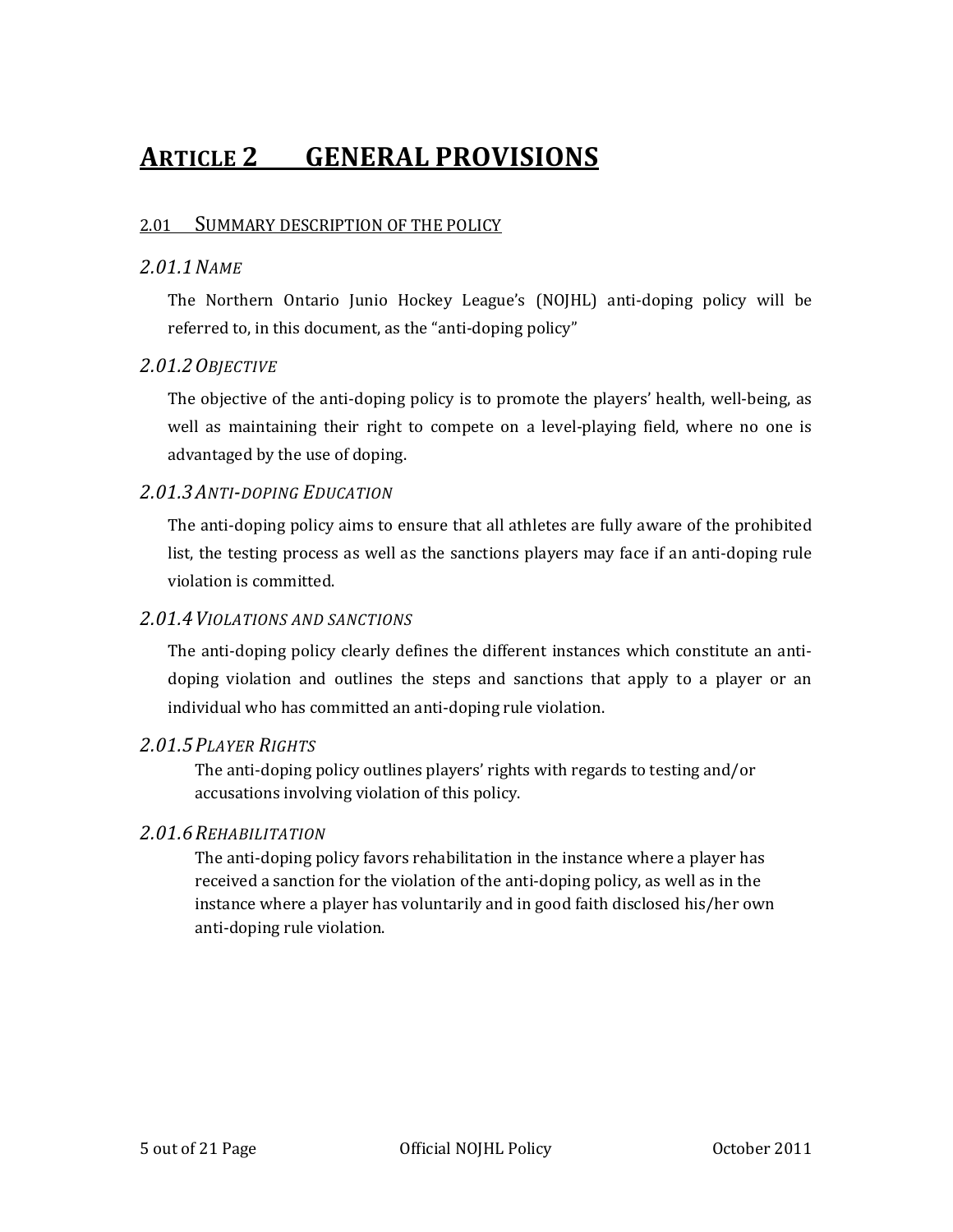### 2.02 SCOPE OF APPLICATION

### *2.02.1THE LEAGUE*

The anti-doping policy applies to the NOJHL.

### *2.02.2INDIVIDUALS*

The anti-doping policy applies to all individuals who participate in any activity organized, held, or sanctioned by the league or the *NOJHL*, including players and player support personnel.

### *2.02.3AFFILIATED PLAYERS*

The anti-doping policy does not apply to affiliated players

### *2.02.4SANCTIONED INDIVIDUAL*

All persons having received a sanction under the anti‐doping policy will remain subject to the anti‐doping policy, including testing, for the duration of the sanction that is being served.

### *2.02.5RESPECT OF OTHER RECOGNIZED POLICIES*

The league will respect anti-doping sanctions handed-out by other leagues having similar anti‐doping policies and programs. An individual who is suspended by the league for violating its anti‐doping policy will not be allowed to join a team within the league, nor will such individual be allowed to do so under the status of affiliated player, for the duration of such individual's sanction within the league.

A player entering the league having already served a sanction for an anti‐doping rule violation in another league, will be considered to have committed a second infraction under this anti-doping policy, if the player commits an anti-doping rule violation for the first time as a member of the NOJHL.

### 2.03 EFFECTIVE DATE AND AMENDMENT PROCEDURE

### *2.03.1EFFECTIVE DATE*

The anti-doping policy will come into full force and effect on October 1<sup>st</sup> 2011.

### *2.03.2AMENDEMENT PROCEDURE*

Amendments to the anti-doping policy may be made by way of a unanimous decision by the NOJHL's Commissioner, after having consulted with their respective boards and with the CCES.

### 2.04 INTERPRETATION

### *2.04.1GLOSSARY*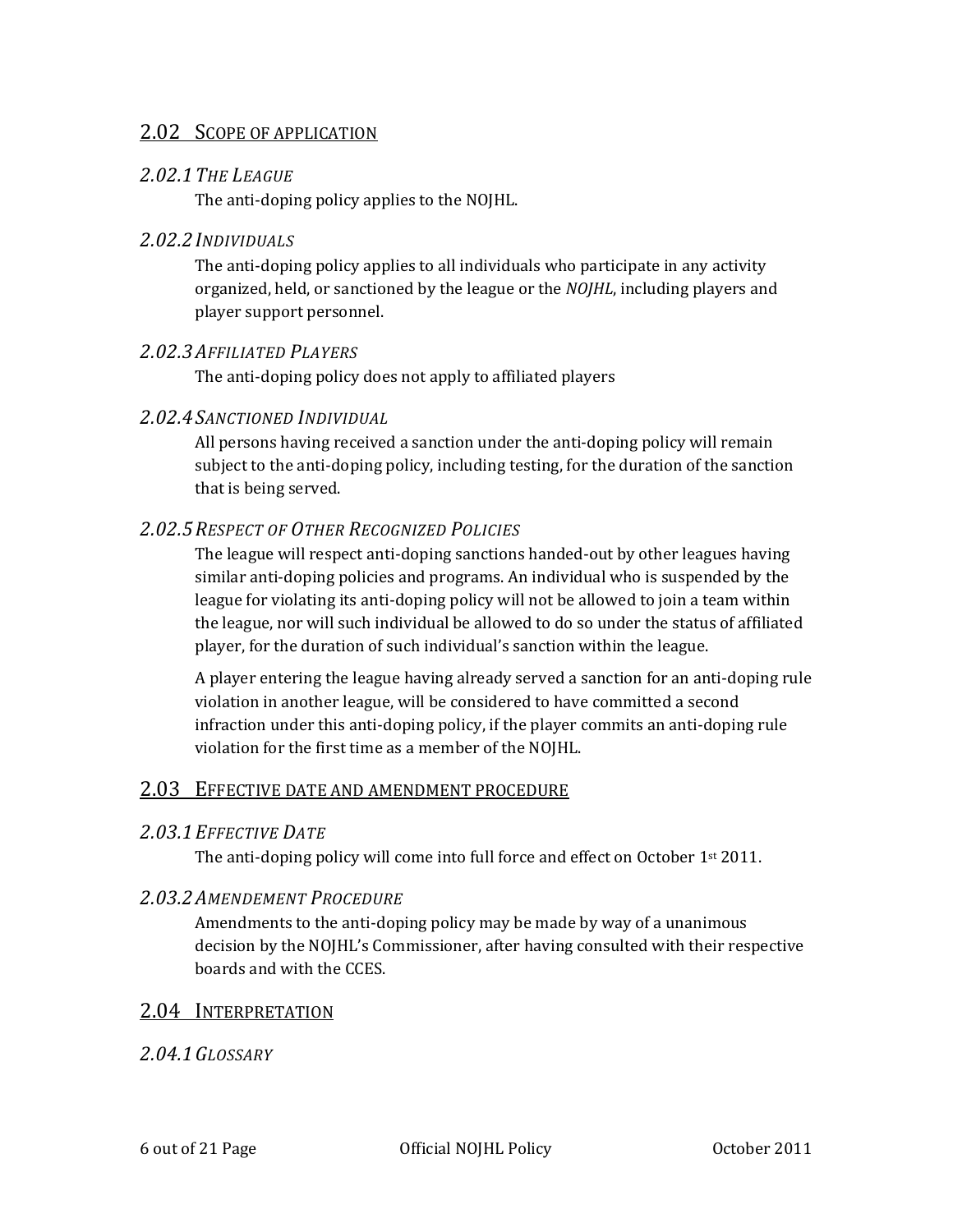The words and expressions which appear in the glossary, titled annex A should be understood as they are defined, unless the applicable context conflicts with the official definition.

### *2.04.2INITIALISMS*

The various initialisms used in the anti-doping policy are defined in the chart titled annex B.

### *2.04.3PREAMBLE AND ANNEXES*

The preamble and annexes of the present text are an integral part of the NOJHL's anti-doping policy and may be used for the purpose of its interpretation.

### *2.04.5TIME DELAYS*

Unless otherwise specified, time periods in this policy are total consecutive days irrespective of weekends or holidays. When a deadline falls on a weekend or holiday, the next business day shall be the deadline.

### *2.04.6CHOICE OF FRENCH OR ENGLISH VERSION*

The English and the French versions of the anti-doping policy are equally authoritative. The parties involved in the procedure have a right to decide (once, at the beginning of the procedure) if they wish to use the French or the English version of the anti‐doping policy.

# 2.05 RESPONSIBILITIES OF THE PLAYER

### *2.05.1BEING INFORMED*

When becoming a regular member of a league's hockey team, the player, (as well as a parent or delegated parental authority if the player is a minor), must be aware of the consequences the player will face if such player uses prohibited substances or prohibited methods included on the WADA Prohibited List.

# *2.05.2SUBMITTING TO DOPING CONTROL*

The player must sign a letter of consent, prepared and issued by the player's league, in which the player agrees to comply with the sample collection procedures that the player may be notified for during pre‐season, regular season, postseason games and the RBC Cup. The letter of consent must be signed as soon as the player becomes a regular player. If the player is a minor, the player's written consent must be countersigned by the player's father, mother or the delegated parental authority.

### *2.05.3OBLIGATION TO CONFORM*

Every player must abide by the anti-doping policy. More specifically: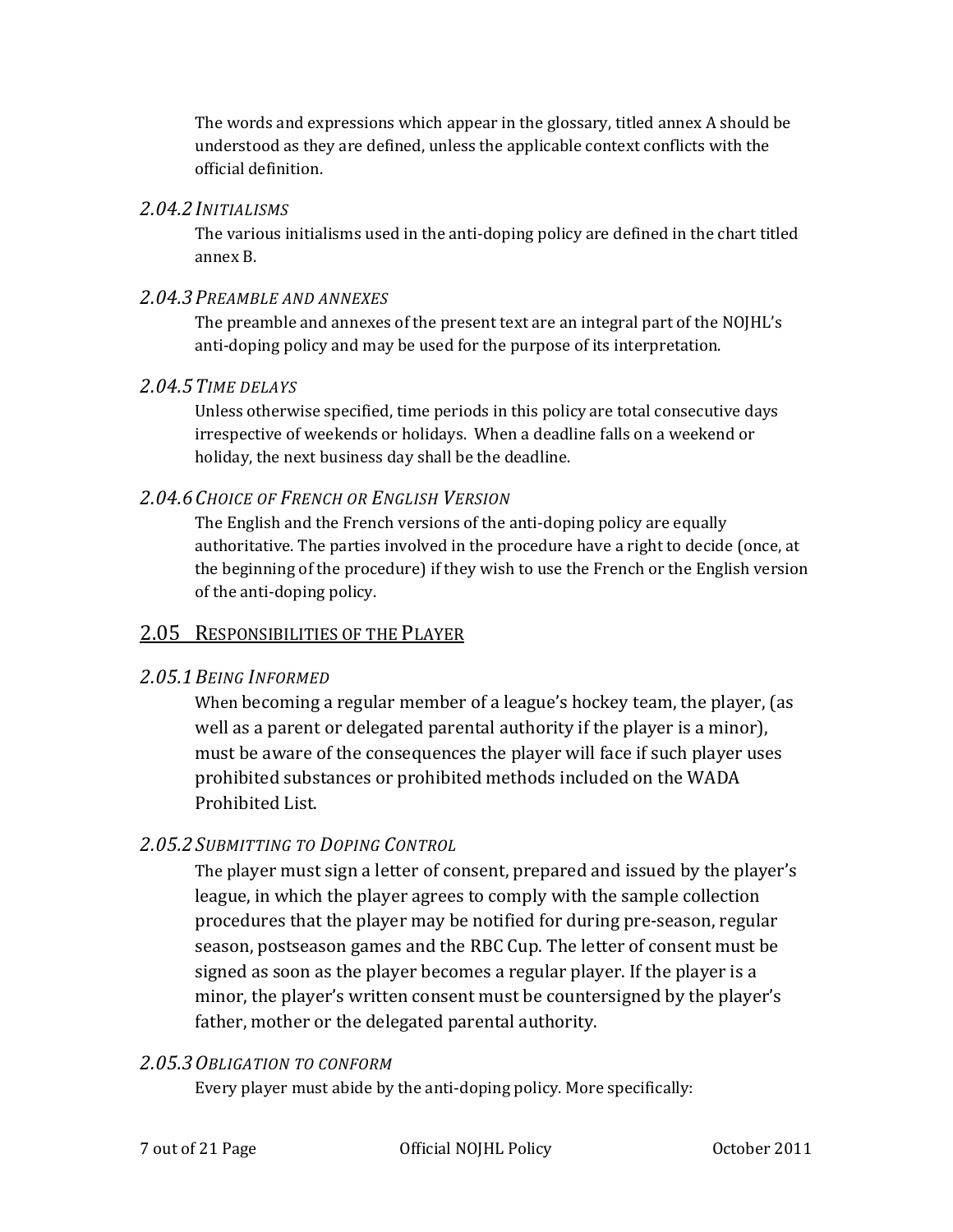- a) The player is responsible for ensuring that any medication or nutritional supplement the player may take is not included on, or does not contain an ingredient on WADA's Prohibited List. A player is responsible for declaring, at any given time, on the form provided by the league to this effect, any medication or nutritional supplement such player consumes or intends to consume.
- b) It is the players' responsibility to insure that no prohibited substance penetrates into the player's organism. Players will be held responsible for any prohibited substance, its metabolites or markers collected in bodily samples.

### 2.06 RESPONSIBILITY OF THE CANADIAN CENTER FOR ETHICS IN SPORTS

### *2.06.1OVERSEEING THE APPLICATION OF THE ANTIDOPING POLICY*

The CCES shall monitor the operation of the anti-doping policy, in addition to its specific responsibilities in regards to granting therapeutic use exemptions, as detailed in article 3.04, and its role in the doping control process, as detailed in article 3.05. The CCES may offer advice or recommendations to the NOJHL on issues involving the NOJHL Anti‐Doping Policy.

# **ARTICLE 3 SPECIFIC PROVISIONS**

# **3.01 INFORMATION AND ANTI-DOPING EDUCATION**

### *3.01.1OBJECTIVES*

The information and education programs'goal shall be to preserve the spirit of sport from being undermined by doping. The primary goal shall be to keep players from using prohibited substances and prohibited methods and to encourage player support personnel to do all that is necessary in order to protect players' health while promoting a doping‐free sport.

# *3.01.2ANTIDOPING EDUCATION AND TESTING*

Players will only be subject to testing upon completion of an official education session and only after having signed the letter of consent with the league, as per article 2.05.2.

*3.01.3 ANTIDOPING EDUCATION AND INFORMATION SESSIONS: CONTENT*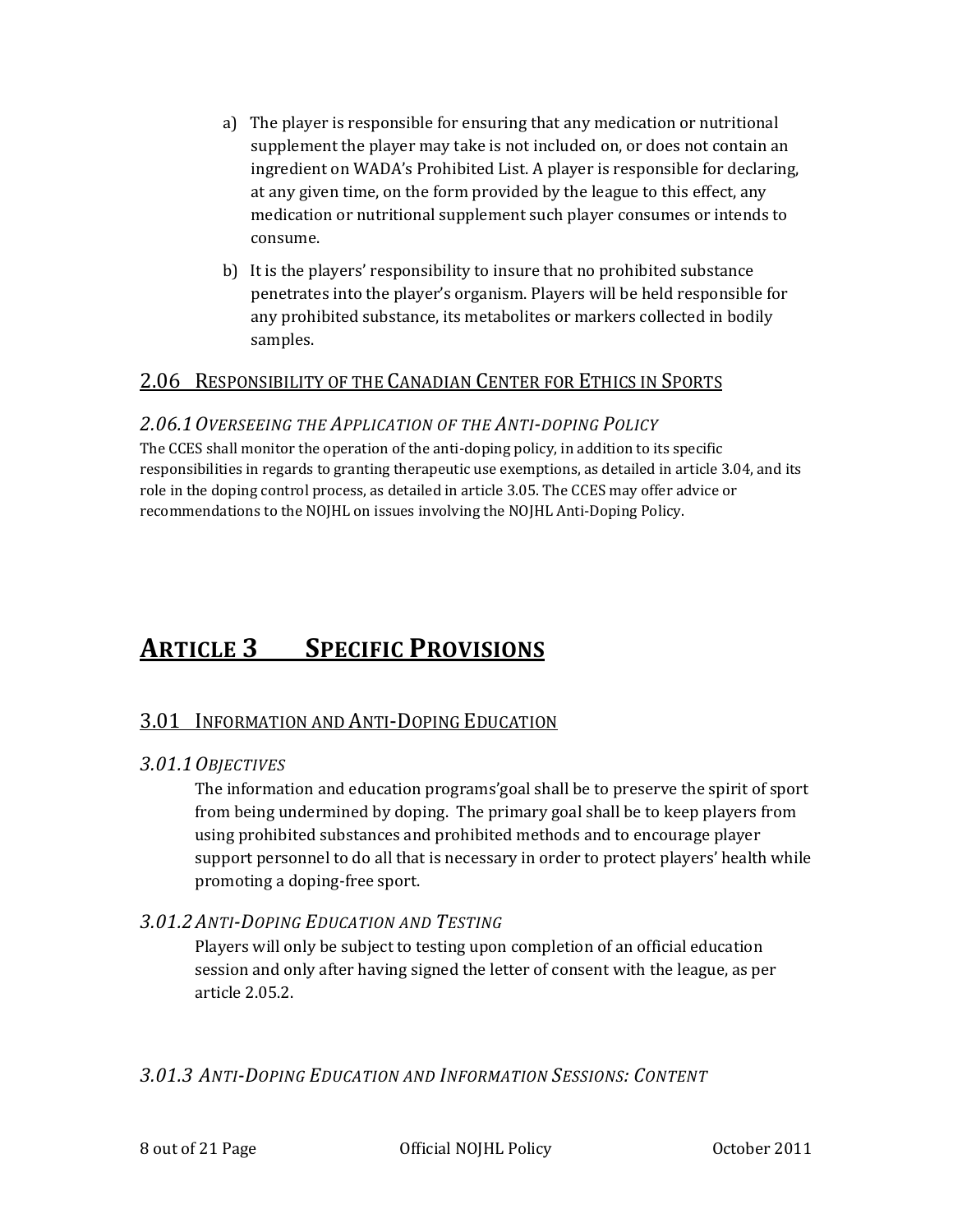The league, in conjunction with the NOJHL, the CCES and other participants who are committed to the battle against doping will ensure players and player support personnel will be provided the following anti‐doping information:

- An overview of the NOJHL anti-doping policy;
- An update on which categories of substances are banned in sport and their potentially harmful effects;
- Information that helps a player understand where they can learn whethersuch player's medication is permitted or banned;
- The sample collection procedures;
- The various factors which can lead players to doping practices;
- The particular consequences that Canadian players will face if they violate the anti‐doping policy in regards to the CADP or in virtue of the anti‐doping policy which prevails in the country from which other players are from.
- Players' rights and responsibilities.

### *3.01.4RESPONSIBILITY OF PLAYER SUPPORT PERSONNEL*

Player support personnel should educate and counsel players on the anti‐doping policy and rules established by the anti‐doping policy.

# 3.02 PROHIBITED LIST

# *3.02.1WADA PROHIBITED LIST*

The prohibited substances and methods of the present anti-doping policy are those established by the World Anti‐Doping Agency's Prohibited List International Standard. This list may be modified by WADA from time to time, en accordance with its own regulations.

# *3.02.2PROHIBITED LIST UPDATES*

The CCES keeps the NOJHL informed of any updates made to the Prohibited List. It is the league's responsibility to make the updated list available to players and player support personnel.

# 3.03 LABORATORY STANDARDS

# *3.03.1WADA STANDARDS*

The anti-doping policy recognizes, adopts and applies the World Anti-Doping Agency's International Standard for Laboratories. These standards may be modified by WADA from time-to-time, in accordance with its own regulations

# *3.03.2STANDARDS UPDATES*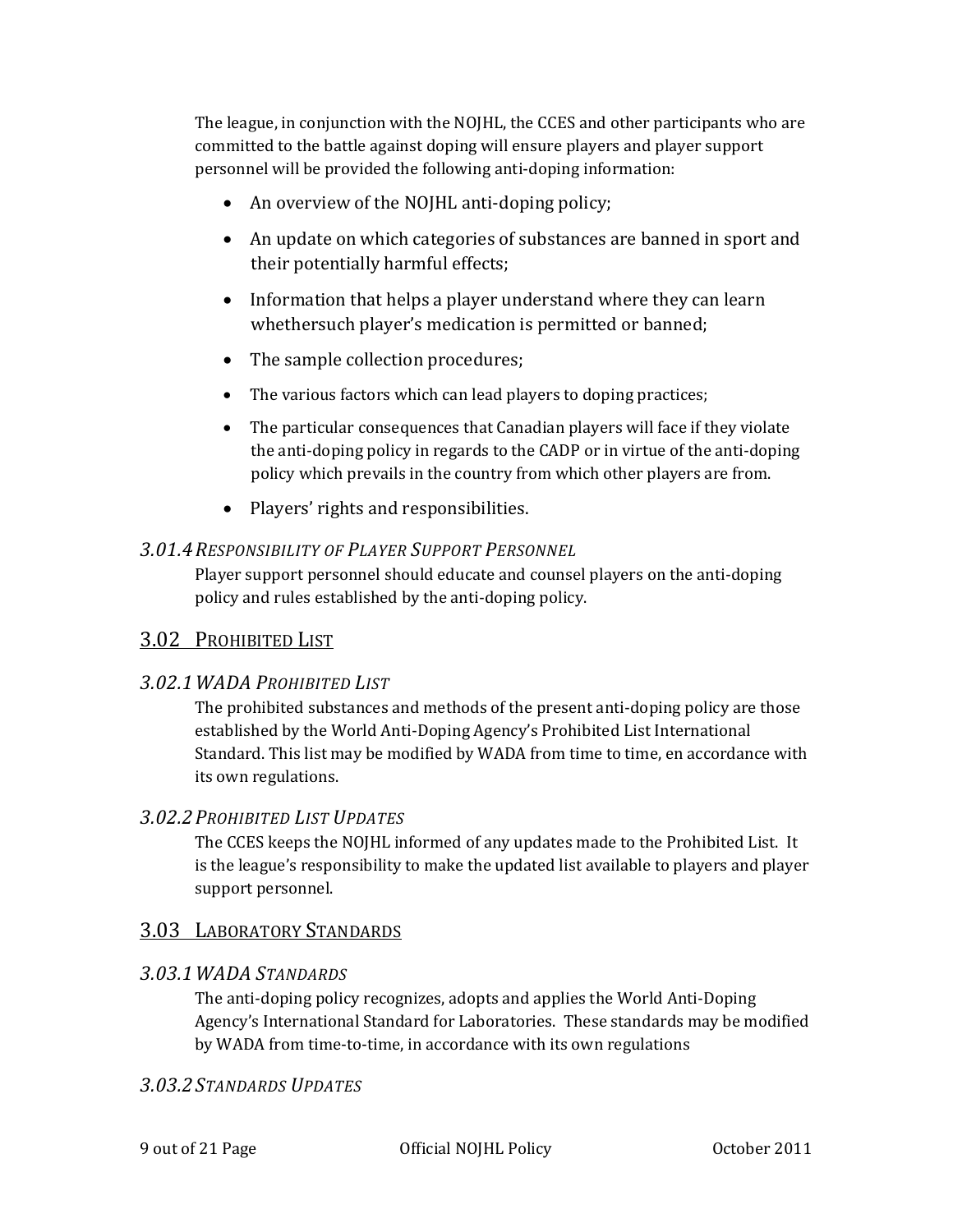The CCES is responsible for keeping the NOJHL informed of any updates made to the Laboratory Standards. It is the league's responsibility to make the updated information available to players and player support personnel.

# 3.04 THERAPEUTIC USE EXEMPTION (TUE)

### *3.04.1DEMAND FOR A GRANTING*

The use of certain substances may require a Therapeutic Use Exemption (TUE). The CCES has sole responsibility for granting a TUE, according to criteria contained in the CADP. Any player who applies for a TUE will be sent a letter that either confirms or denies that an exemption has been given.

### *3.04.2CRITERIA FOR GRANTING A THERAPEUTIC USE EXEMPTION*

A TUE will only be granted by the CCES for a medically justified reason and under the following circumstances:

- the player could experience a significant impairment to health if the prohibited substance or prohibited method were to be withheld in the course of treating an acute or chronic medical condition;
- the use of the prohibited substance or prohibited method would produce no additional enhancement of performance other than that which might be anticipated by a return to a state of normal health following the treatment of a legitimate medical condition; and
- there is no reasonable therapeutic alternative or any alternative is inefficient.

### *3.04.3TUE CANCELLATION*

A TUE may be cancelled by the CCES in the event that a player does not strictly comply with the requirements or conditions set‐out by the CCES when granting the TUE.

# 3.05 DOPING CONTROL

# *3.05.1CCES RESPONSIBILITY*

All procedures related to the doping control process are are based upon the Doping Control Rules of the Canadian Anti‐Doping Program (CADP);

The application of doping control procedures is under the exclusive responsibility of the CCES. The doping control process begins by the selection of the player who will be required to undergo a doping control and ends with the laboratory analysis of the provided sample.

### *3.05.2APPLIED PROCEDURES*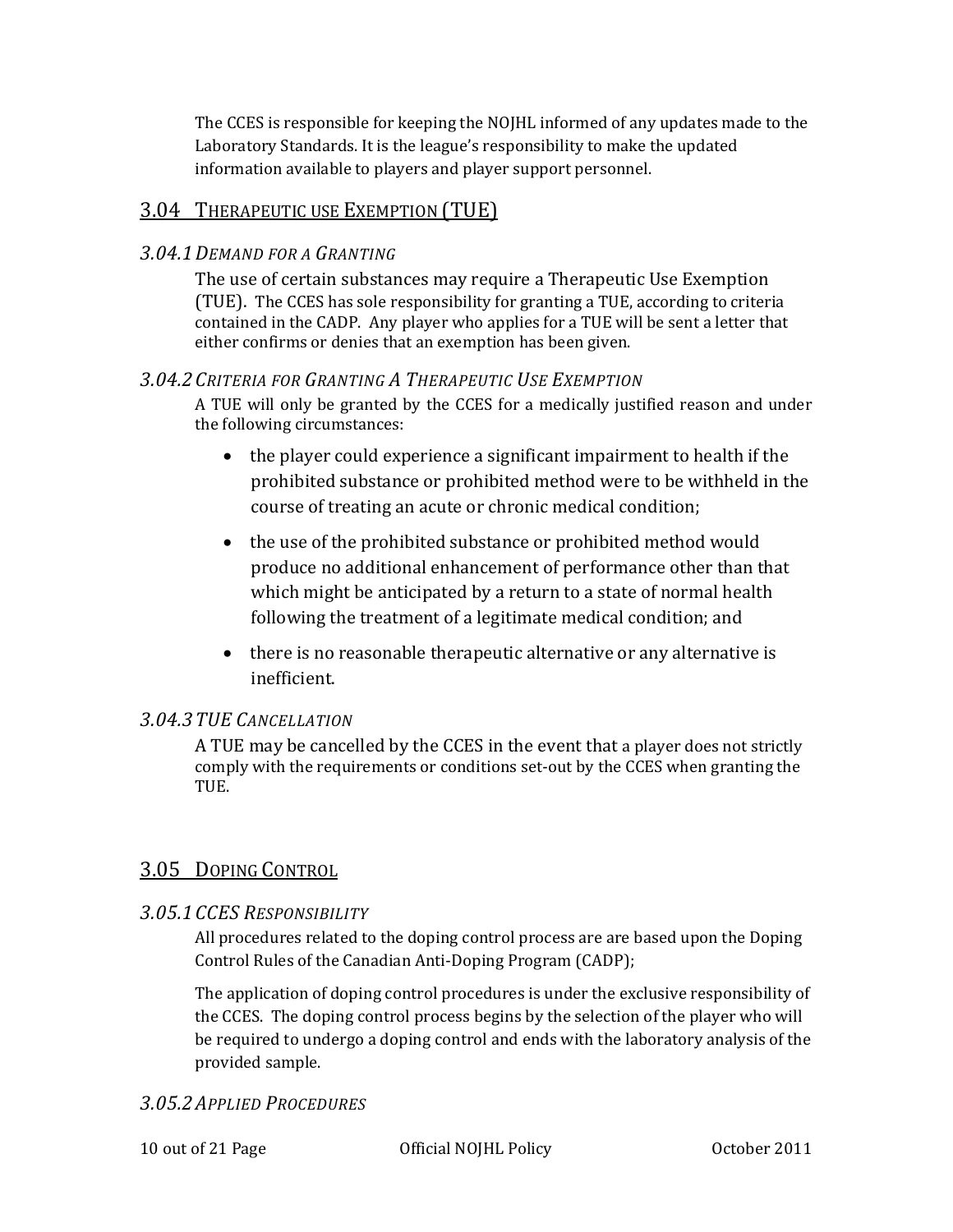Before beginning the doping control process, the CCES must inform the NOJHL of the applicable procedures. The CCES must also inform the NOJHL of all procedural updates before they become applicable.

 It will be the league's responsibility to make the CCES' updated doping control procedures' text available to its member teams, their player support personnel and their players.

### *3.05.3RANDOM DOPING CONTROL*

Unless applicable under article 3.05.4, testing administered by CCES representatives will be done on a random, no advance notice basis. The number of tests to be administered by the CCES will be established at the beginning of each year, as per an agreement between the CCES, the NOJHL.

### *3.05.4TARGET TESTING*

Notwithstanding 3.05.3, players may be targeted for testing through common accord between the CCES and the league, based upon the following circumstances:

- The player has had an adverse analytical finding within the last twelve months in accordance with the present anti‐doping policy or in accordance with another anti-doping policy from another league;
- The laboratory has recommended follow-up testing based on, but ot limited to, an atypical finding;
- The player's behavior or physical attributes suggests possible doping;
- Reliable information from a third party that indicates the probability of doping;
- The player is presently undergoing a rehabilitation program and as a condition of such player's rehabilitation imposed by the ADC, must undergo testing.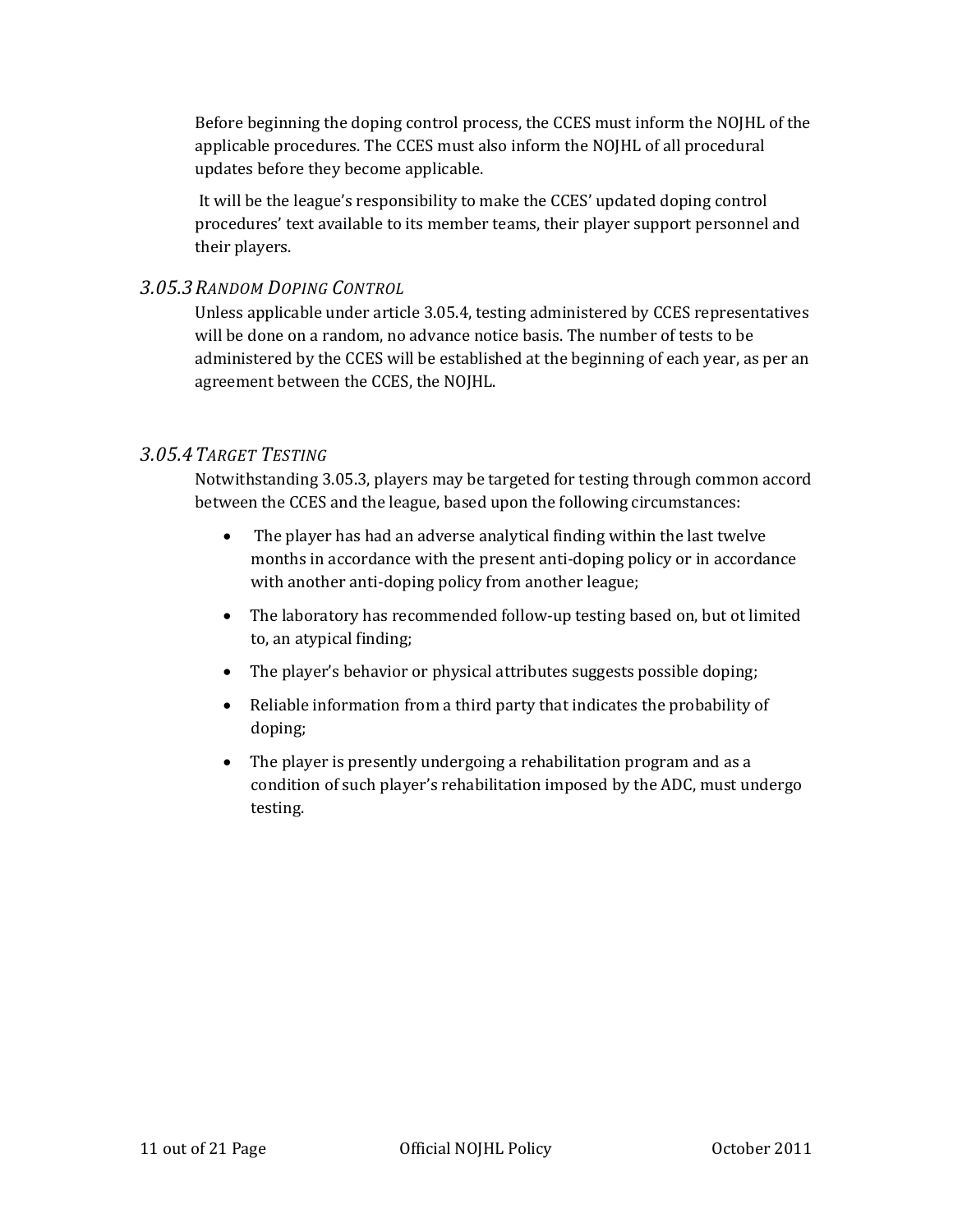# 3.06 ANTI‐DOPING POLICY VIOLATIONS

### *3.06.1PRESENCE IN SAMPLE*

The presence of a Prohibited Substance or its Metabolites or Markers in a player's bodily sample is an anti‐doping rule violation.

Excepting those substances for which a quantitative reporting threshold is specifically identified in the Prohibited List, the detected presence of any quantity of a prohibited substance or its metabolites or markers in a player's sample shall constitute an anti‐doping rule violation

As an exception to the general rule for this anti-doping rule violation, the Prohibited List may establish special criteria for the evaluation of prohibited substances that can also be produced naturally within the body.

### *3.06.2USE OR ATTEMPTED USE*

Use or attempted use of a prohibited substance or a prohibited method is an antidoping rule violation. Attempted use will not be considered a violation of the anti‐ doping policy if the player forgoes the attempt before being discovered by a third party who is not implicated in the attempt.

#### *3.06.3ADMINISTRATION*

Administration or attempted administration of a prohibited substance or prohibited method to any player, or assisting, encouraging, aiding, abetting, covering up or any other type of complicity involving an anti‐doping rule violation or any attempted violation, is an anti‐doping rule violation.

#### *3.06.4REFUSAL TO COMPLY*

Refusing, or failing without compelling justification, to submit to sample collection after notification as authorized in applicable anti‐doping CCES procedures and rules or otherwise evading sample collection is an anti‐doping rule violation.

### *3.06.5TAMPERING OR ATTEMPTED TAMPERING*

Tampering, or attempting to tamper, with any part of doping control is an anti‐ doping rule violation.

### *3.06.6POSSESSION*

Possession by a player or a member of the player support personnel at any time or place of a prohibited substance or method is an anti‐doping rule violation unless the player or the member of the player support personnel establishes that the possession is pursuant to a TUE granted by the CCES or other acceptable justification.

If the player or the member of the player support personnel does not exercise exclusive control over the prohibited substance or method on the specific location where the prohibited substance or method is located, possession can only be

12 out of 21 Page Official NOJHL Policy October 2011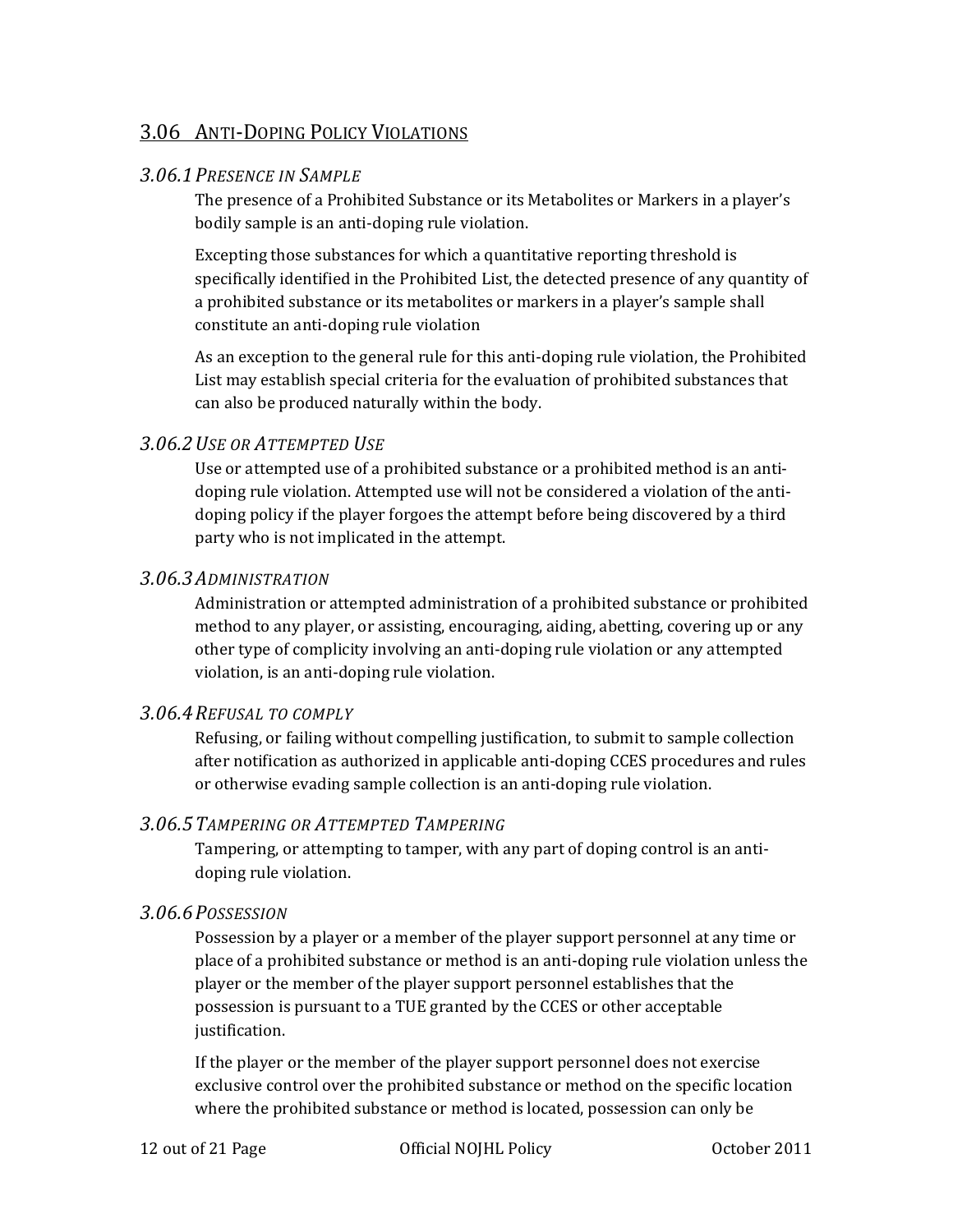claimed if the concerned individual was aware of the presence of the prohibited substance or method and had the intention to exercise control over said substance or method. An anti‐doping violation cannot be claimed solely upon possession if, before receiving notification of anti-doping policy violation, the player or the member of the player support personnel take concrete measures demonstrating that the player or the member of the player support personnel no longer intends to be in possession of the prohibited substance or method and has divested himself/herself of any previous possession.

### *3.06.7TRAFFICKING*

Trafficking of any prohibited substance or prohibited method is an anti‐doping rule violation.

# 3.07 SANCTIONS

### *3.07.1ADC APPOINTMENT*

On an annual basis, the NOJHL will appoint an Anti-doping Disciplinary Committee which will be known under initials ADC. The ADC will be made up of three to five members. Their mandate will be to determine whether a player or representative of player support personnel committed an anti‐doping rule violation and if so, to apply the sanctions outlined in the present article. The ADC will establish its own operational procedures; but it must respect the procedures described at article 3.07.5.

# *3.07.2INDIVIDUAL ADC JURISDICTION*

The league's ADC will rule in cases which arise in the course of activities pertaining to the league. The NOJHL's ADC will rule in cases which arise during the course of sporting activities is has organized or in the case of the RBC Cup.

### *3.07.3ADC'S MANDATE*

The determination of anti-doping rule violations, including the interpretation and management of any adverse analytical findings submitted by the CCES, and any eventual anti-doping violations, are the responsibility of the ADC. The ADC will also determine if CCES doping control procedures were followed correctly.

### *3.07.4CONFIDENTIALITY*

Any information obtained during the course of an investigation that allows the ADC to reach a decision, must remain confidential until a decision has been rendered either by the ADC, the Commissioner, or the appeal committee, in the case where an appeal was called for.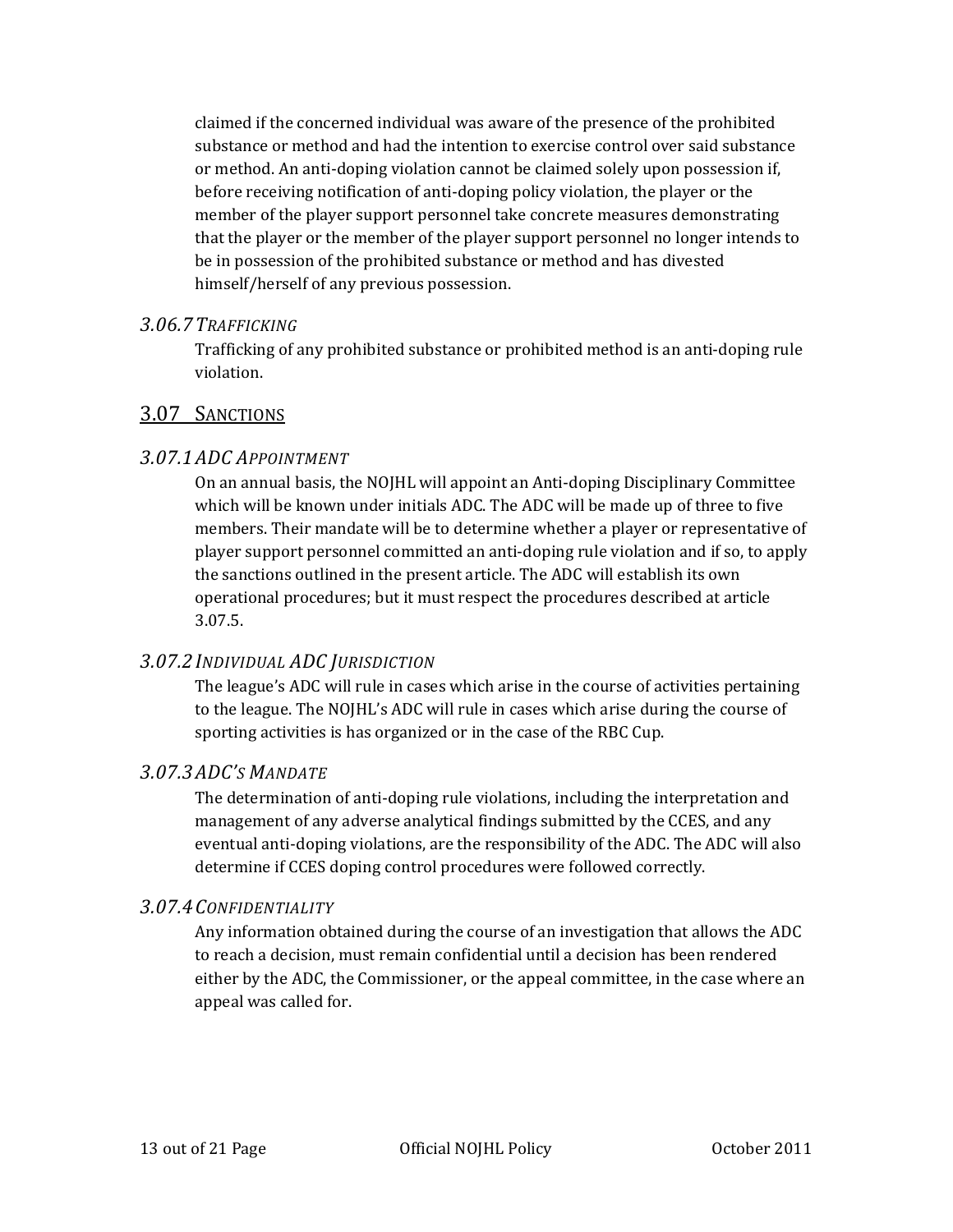### *3.07.5ADC PROCEDURES*

3.07.5.1 The ADC may determine that there is an adverse analytical finding, only if the certificate of analysis from the Accredited Laboratory reveals the use of a prohibited substance.

3.07.5.2 The ADC must immediately inform the player of an adverse analytical finding and request that the player provides an explanation and/or shows evidence that the use of the substance was intended to treat a pathological or medical situation.

An individual that has, by such individual's actions, given reason to the ADC to believe such individual has caused an anti‐doping policy violation, as per articles 3.06.2‐3.06.7, may be asked to provide an explanation to the ADC, based on the evidence pending against him.

3.07.5.3 The ADC will determine the validity of the explanation and/or information provided by the player or by another individual. The ADC will render a written decision within five (5) working days of receiving the written explanation. A copy of this decision will be given to the player or to the individual as well as to the CCES.

The refusal or the omission by a player or by an individual to comply with the request made by the ADC will be considered as an anti‐doping rule violation and the player or individual will be sanctioned accordingly.

3.07.5.4 If a player or individual is determined to have committed an antidoping rule violation, after the ADC has reviewed the explanation and/or information provided, the ADC will:

- Notify the player or individual in writing;
- Confirm the handed-out sanction;
- Identify the duration of the sanction;
- Inform the player or individual of the right to appeal the decision and the process, cost and timelines for doing so (in accordance to article 3.08);
- Inform the player of the right to have their B sample analysed and the process , cost and timelines for doing (in accordance to article 3.07.6);
- Inform the player of the consequences pertaining to the violation of the antidoping policy in virtue of the CADP, if the player is a Canadian citizen, or advise him that the anti‐doping authorities of the player's native country will be informed of the player's violation and of the possible consequences thereafter (in accordance with article 3.09).

3.07.5.5 The ADC's decision to sanction a player must consider the results of a B sample analysis upon the player's request in accordance with 3.07.6.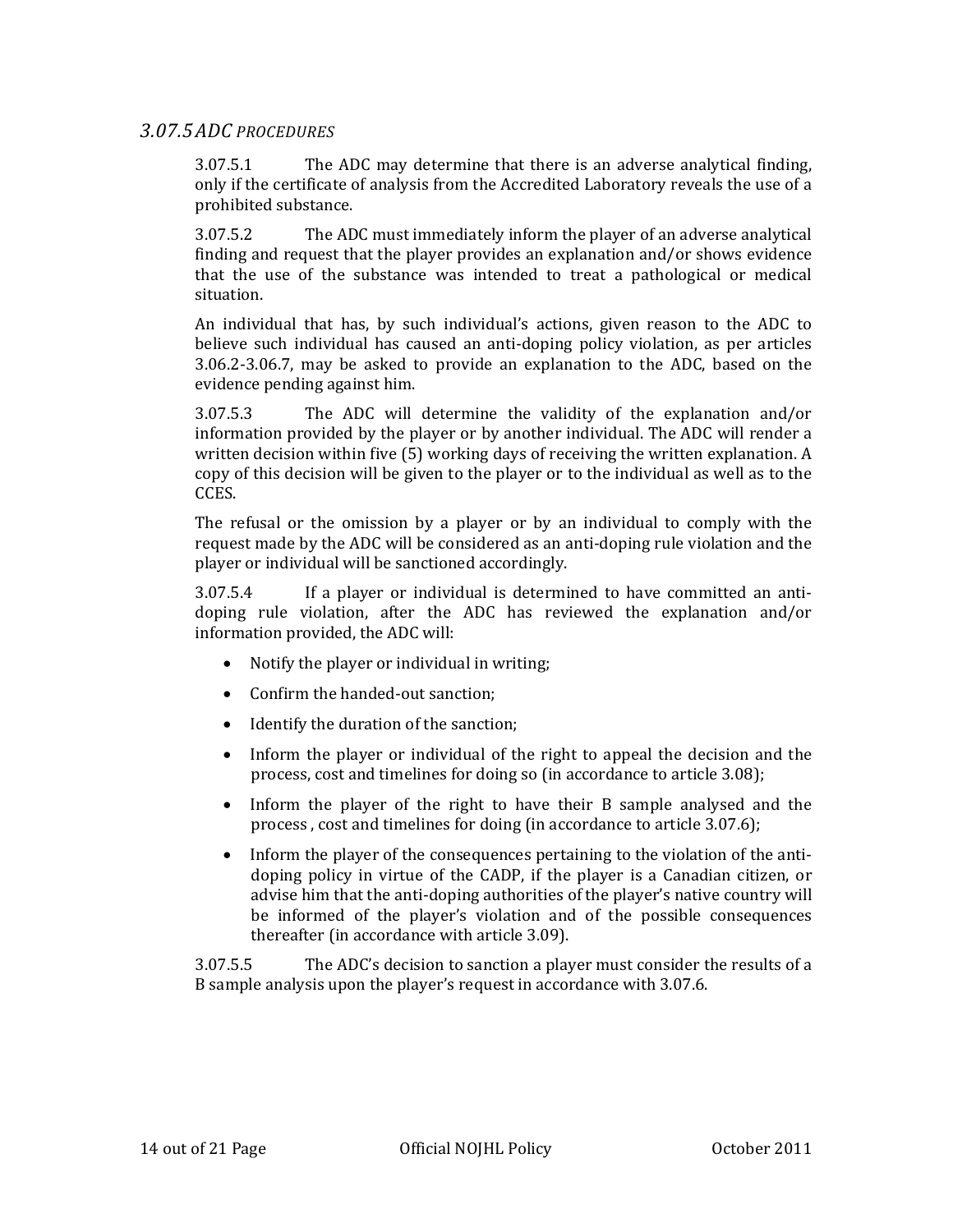### *3.07.6B SAMPLE EXAMINATION AND ANALYSIS*

3.07.6.1 A player may request that such player's B sample be examined and analyzed within three (3) working days after receiving the written notice detailing the player's adverse analytical finding. The player's request must be made in writing and must be accompanied by a payment of \$350 to the NOJHL.

3.07.6.2 A request for an examination and analysis of the B sample submitted to the league must be reported to the CCES. The CCES will act to facilitate such requests between the accredited laboratory and the league.

3.07.6.3 The examination and analysis of the B sample must follow the procedure established by the CCES.

3.07.6.4 If the certificate of analysis for the B sample reveals a result that is inconsistent with the results obtained from the A sample, the league will determine the adverse analytical finding void and the player will be exonerated from all presumed violations which were based on the certificate of analysis of the A sample.

3.07.6.5 When the league determines the adverse analytical finding void, the fee paid by the player will be refunded by the league.

### *3.07.7SANCTIONS*

3.07.7.1 Prohibited Substance or Method (ref. article 3.06.1)

Once the ADC has determined that a player has committed an anti‐doping rule violation involving the presence or use of a prohibited substance or prohibited method, the player will be sanctioned according to the following (sanctions are served in a number of games from which the player is suspended, in regular season or post‐season games):

1st infraction: 8 games

2nd infraction: 25 games

3rd infraction: 2 years

However, in the case of a first anti‐dopintg rule violation involving the use of marijuana, the player will receive a letter of warning.

3.07.7.2 Other player violations

When the ADC determines that a player has committed an anti-doping rule violation other than presence or use of a prohibited substance or prohibited method, as per 3.06.2 to 3.06.7, the player will be suspended according to the following sanctions:

1st infraction: 10 games

2nd infraction: 2 years

3.07.7.3 Violation committed by an individual other than a player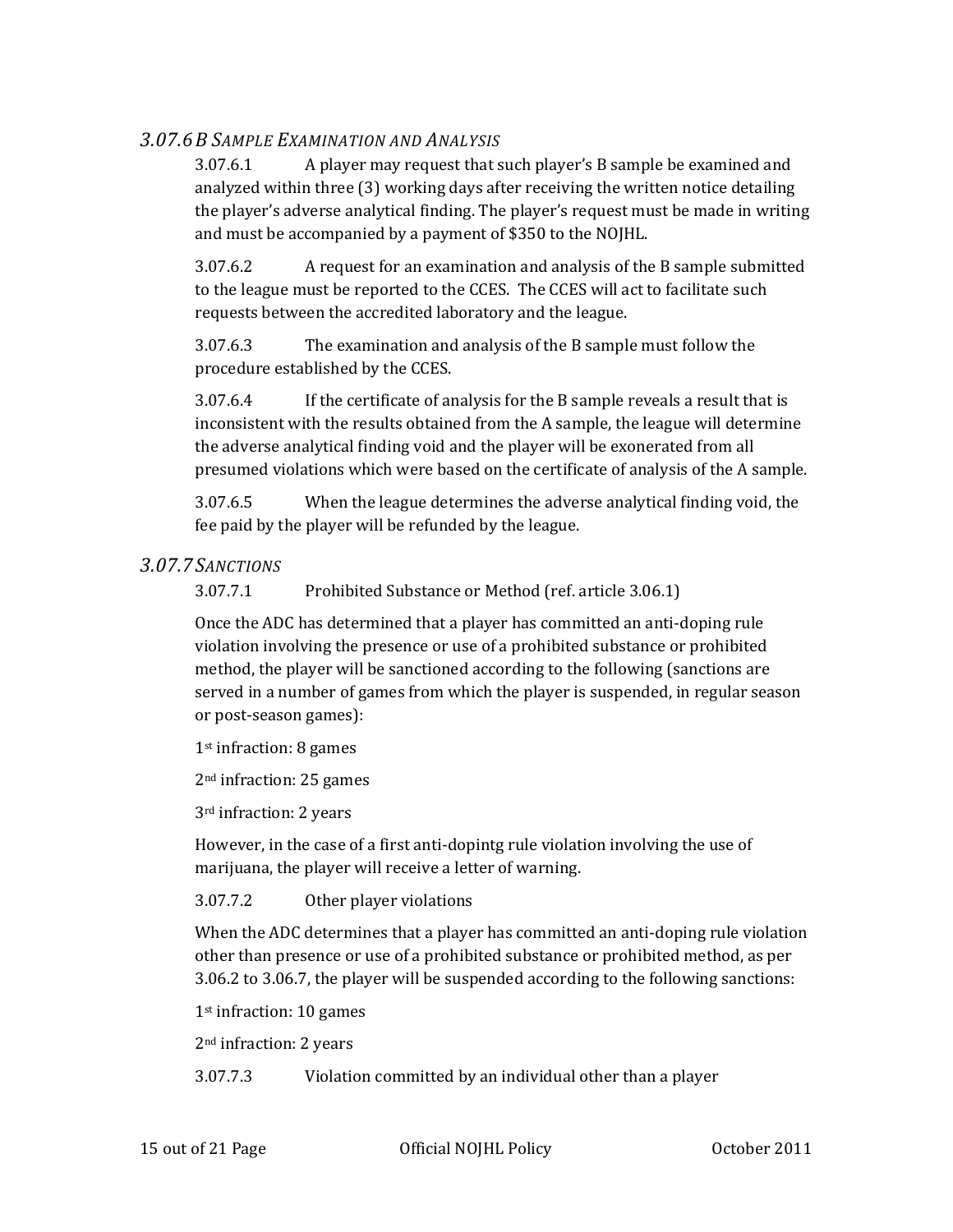When the ADC determines that an individual other than a player has committed an anti-doping rule violation, the individual will be suspended for a minimum of 2 months.

3.07.8 Beginning of the suspension

A player remains eligible to play with such suspended player's team until a final decision has been reached by the ADC, or in the case of an appeal (under article 3.08 of the present policy), by the league's Commissioner, as applicable.

A suspended player remains eligible to train with such suspended player's team for the entire duration of the suspension.

An individual, other than a player, remains eligible to exercise such individual's professional functions until a final decision has been reached by the ADC, or in the case of an appeal (under article 3.08 of the present policy), the league's Commissioner.

# 3.08 ADC APPEAL PROCEDURE

### *3.08.1RIGHT TO APPEAL*

The ADC decision which determines that a player or another individual has committed an anti‐doping rule violation may be appealed to the Commissioner of the league. The Commissioner of NOJHL may appoint an Appeals Committee to listen and study the appeal before rendering a decision.

The player or the other individual who wishes to appeal the ADC's decision may do so by submitting a written notice in the ten (10) days following the rendering of the decision by the ADC. The player or the other individual must send a payment of \$500 to the league along with a written notice.

The decision of the Commissioner or the Appeals Committee is final and binding. If the Commissioner's or Appeals Committee's decision reverses the ADC's decision, the amount of \$500 will be refunded to the player or the other individual.

### *3.08.2APPEAL PROCEDURE PRINCIPLES*

The appeals process must adhere to the following fundamental principles:

- a hearing must be held within a reasonable period of time or within a reasonable delay;
- members appointed to the Appeals Committee must be fair and neutral;
- a player or other individual has the right to be represented by a lawyer or other representative at such player's or other individual's expense;
- a player or other individual has the right to explain his/her actions and defend himself/herself against the accusations that such player or other individual committed an anti‐doping rule violation;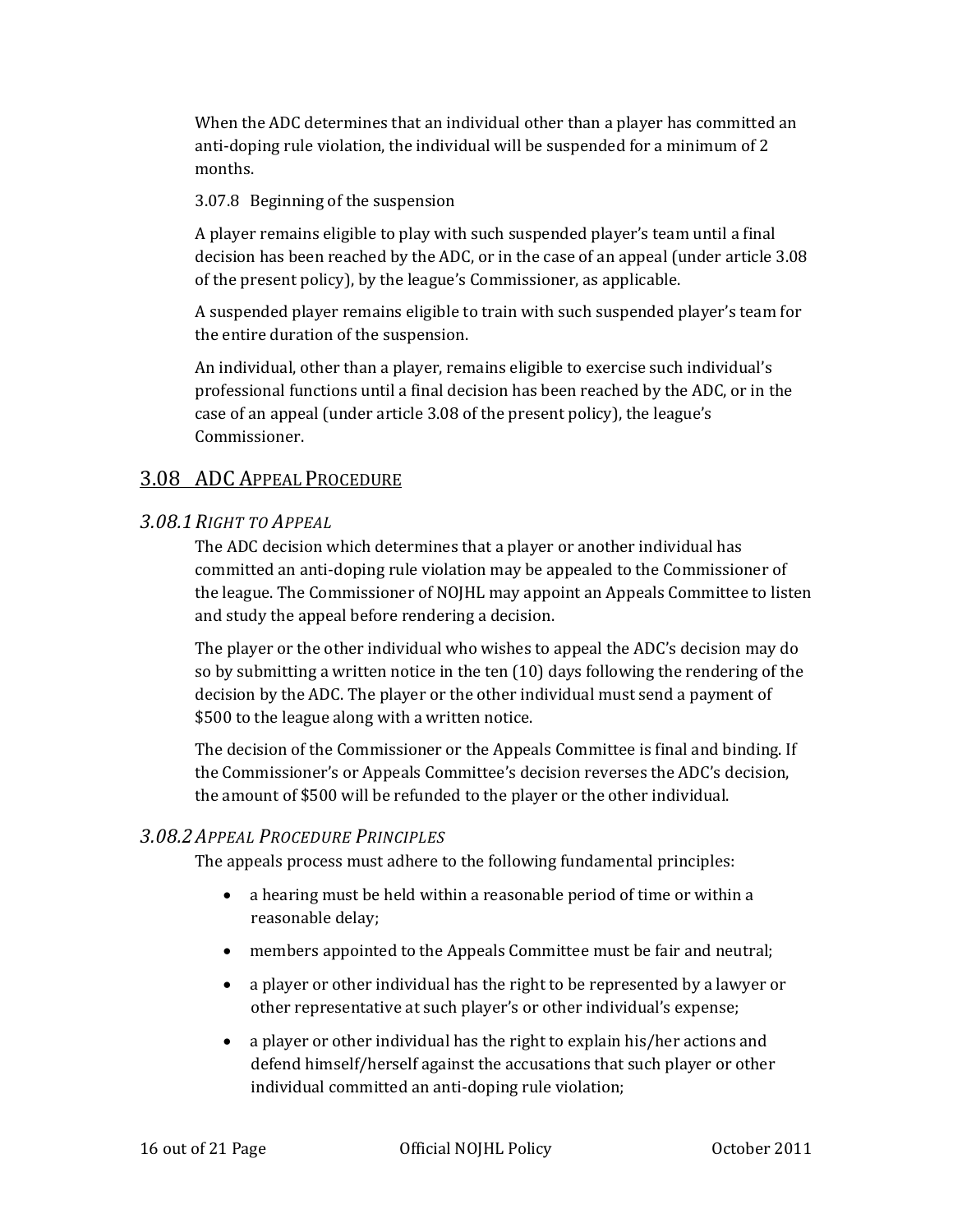- each party has the right to introduce and submit evidence, including the right to call witnesses;
- a player or other individual has the right to an interpreter during such player's or other individual's hearing (the interpreter will be supplied by the league);
- a written decision by the league must be provided to the player or other individual within a reasonable period.

# 3.09 CCES REGISTRY AND CONSEQUENCES

### *3.09.1CCES REGISTRY*

The name of a player or another individual who is found to have committed an antidoping rule violation following a final decision rendered by the ADC or, in the case of an appeal, by the Commissioner of the league or the appeal committee, can be added in the CCES' registry, where the anti-doping violation cases are documented and kept.

### *3.09.2PUBLIC DISCLOSURE*

The name of the player or individual who is found to have commited an anti-doping rule violation will be disclosed publicly, via a press release issued by CCES.

The names of players who commit an anti-doping rule violation for the use of marijuana will not be disclosed publicly, provided it is the first violation and the sanction imposed is a letter of warning with no suspension, in accordance to the CCES' policy on public disclosure.

# *3.09.3OTHER IMPLICATIONS FOR A CANADIAN PLAYER*

Canadian players, who violate the anti‐doping policy by committing an anti‐doping rule violation, may be sanctioned by the CCES under the CADP. Players will therefore undergo an initial review process by the CCES to determine whether an anti-doping rule violation applies which will result in a CADP sanction. As a result of a CADP sanction, players will be prevented from representing Canada internationally at events sanctioned by Hockey Canada and/or by the International Ice Hockey Federation for the length of their sanction. In addition, players may become ineligible for future federal funding, be prevented from participating on a university varsity hockey team and be banned from participating in any other sport as an athlete or in any form, during the length of their sanction under the CADP.

Players will receive written notice of their sanction from the CCES and be provided with the opportunity to appeal the decision to the CCES. Any appeal made by a player will be reviewed and treated separately by the CCES from any appeal that may have been previously made by a player to the league.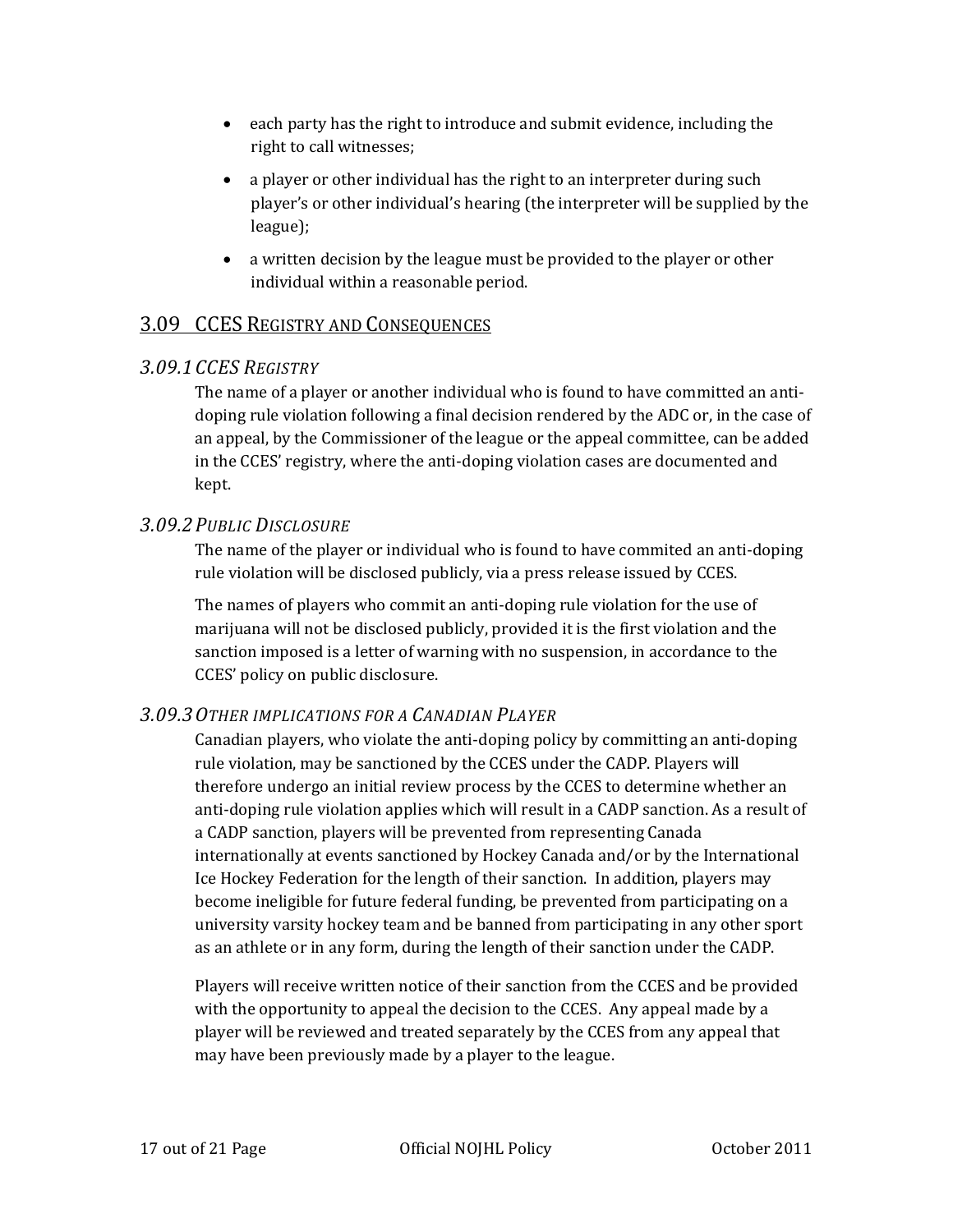### *3.09.4ANTIDOPING PROGRAM WORLDWIDE*

Players serving a sanction under a WADA code compliant anti‐doping program will not be allowed to return or become a member of a NOJHL team until they have completely served their sanction.

### *3.09.5 NONCANADIAN PLAYERS*

Non-Canadian players who violate the anti-doping policy by committing an antidoping rule violation may be sanctioned by their national anti‐doping organization and as a result, may be prevented from representing their country internationally at events sanctioned by the International Ice Hockey Federation. The CCES will communicate with the country's appropriate authorities to inform them of any sanction handed down as a result of the anti-doping policy.

### 3.10 REHABILITATION

### *3.10.1SANCTIONED PLAYER*

If a player is sanctioned, such player must participate in a rehabilitation program as directed by such player's team, in consultation with the NOJHL. That program shall be suited to meet the needs of the player, and such rehabilitation program may include but is not limited to:

- Counseling from medical personnel, substance abuse experts or law enforcement personnel
- Participation in a recognized substance abuse program
- Remedial anti‐doping information and education
- Community service, including speaking to other players or members of the public about the dangers of doping in sport

The anti-doping disciplinary committee reserves the right to make recommendations for a player's rehabilitation program.

A player who is unwilling to participate in a rehabilitation program may be prevented from participating in a competition or activity authorized or organized by the league.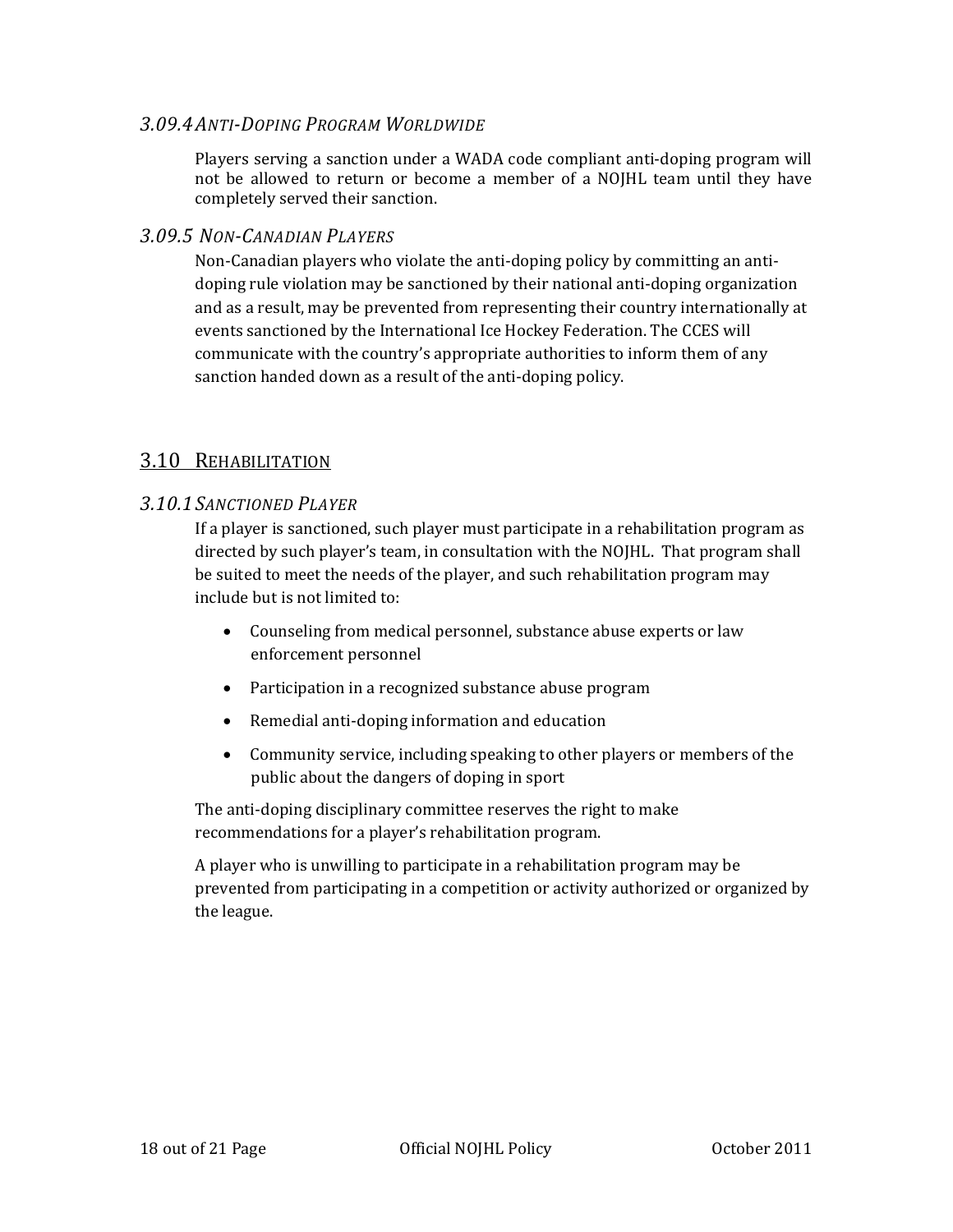### *3.10.2VOLUNTARY DISCLOSURE OF ANTIDOPING VIOLATION BY PLAYER*

A player who voluntarily and in good faith admits to such player's team or the league violating the anti‐doping policy, may be invited to participate in a rehabilitation program suited to meet such player's needs, and such rehabilitation program may include, but is not limited to:

- Counseling from medical personnel, substance abuse experts or law enforcement personnel
- Participation in a recognized substance abuse program
- Remedial anti‐doping information and education

In the case where a player who has admitted violating the anti-doping policy is submitted to a random anti‐doping test, and the result of that test confirms adverse analytical findings, the disciplinary committee is entitled not to apply the sanctions provided in the policy, if it concludes that such player has rigorously followed the rehabilitation program and that such player has proven unequivocally no prohibited substance or prohibited method were used since the date of such player's own admission.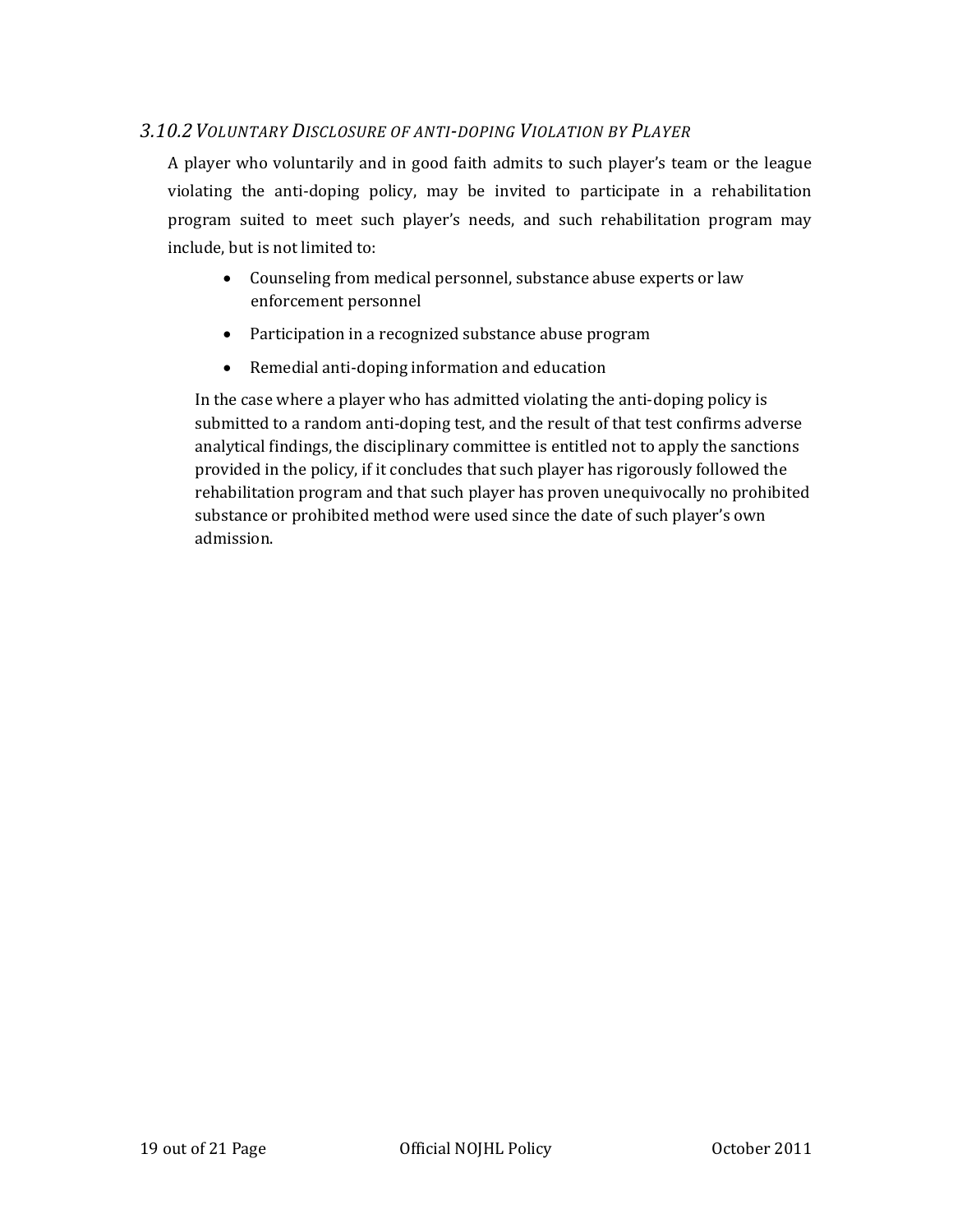# **ANNEXES**

# ANNEX A GLOSSARY

The words and expressions which appear in the glossary should be understood as they are defined for the use of the present anti-doping policy, unless opposed by the applicable context.

**Atypical finding:** A report from a WADA accredited laboratory which requires further investigationas provided by the International Standards for Laboratories or related Technical Documents prior to the determination of an adverse analytical finding.

**Adverse Analytical Finding:** A report from a WADA accredited laboratory that, consistent with the International Standards for Laboratories or related Technical Documents, identifies in a sample the presence of a prohibited substance or its metabolites or markers (including elevated quantities of endogenous substances) or evidence of the use of a prohibited method.

**Attempt:** Purposely engaging in conduct that constitutes a substantial step in a course of conduct planned to culminate in the commission of an anti‐doping rule violation. Provided, however, there shall be no anti‐doping rule violation based solely on an attempt to commit a violation if the person renounces the attempt prior to it being discovered by a third party not involved in the attempt.

**Affiliated Player:** A player who is called upon occasionally to replace a regular injured or suspended player, or a player who is unable to play for other various reasons. This player has a regular player status on a team of a lower category.

**Doping Control:** The process including test distribution planning, sample collection and handling and laboratory analysis.

**Doping Control Station:** The location where the sample collection session will be conducted.

**Falsification:** To alter fraudulently for illegitimate purposes or by illegitimate means; to illegitimately influence a result; to intervene in an illegitimate way, to modify a result or to prevent a process from following the normally outlined procedural course.

**Minor:** A natural person who has not reached the age of majority as established by the applicable laws of such person's country of residence.

**No Advance Notice:** A doping control which takes place with no advance warning to the player and where the player is continuously chaperoned from the moment of notification through sample provision.

**Player:** For purposes of doping control, any person who participates in the CHL as a regular player. A player becomes a regular player after signing a Hockey Canada registration card for such player's team.

**Player Support Personnel:** Any coach, trainer, manager, team staff, medical personnel or other person working with or treating players participating in or preparing for sports competition whether a NOJHL, league or team employee or volunteer.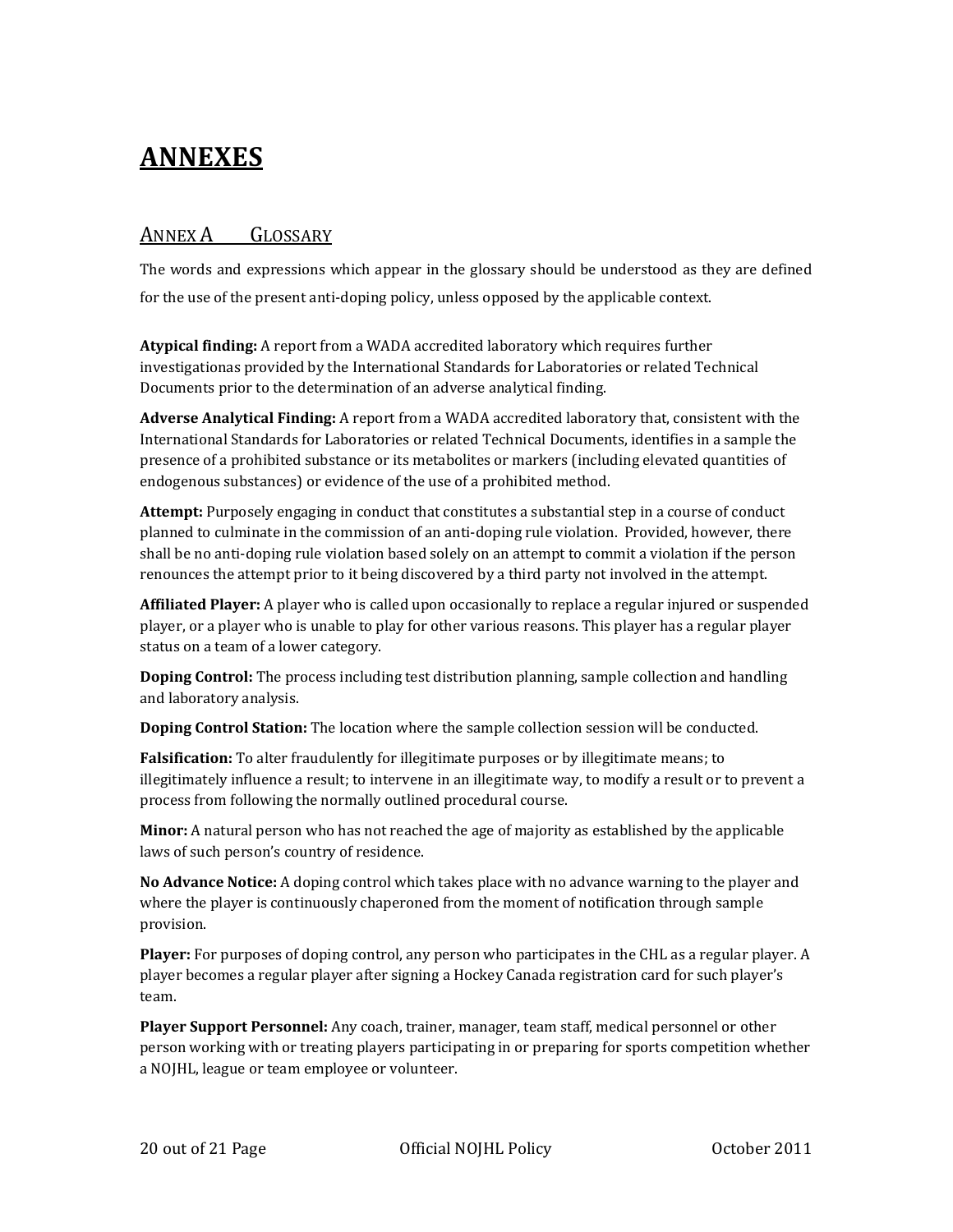**Possession:** Physical possession by an individual who has exclusive control of a prohibited substance or prohibited method in a place where a prohibited substance or a prohibited method is located.

**Random Testing:** Selection of player for testing where the players are selected on a random basis for doping control during a game or a practice; as opposed to target testing.

**Sample:** Any biological material collected for the purposes of doping control.

**Sample Collection Personnel:** A collective term for qualified officials authorized by the CCES who may carry out or assist with duties during the sample collection session, especially chaperones and DCOs.

**Sample Collection Session:** All of the sequential activities that directly involve the player from notification until the player leaves the doping control station after having provided the sample(s).

**Target Testing:** Selection of players for testing where specific players or groups of players are selected on a non-random basis for testing at a specified time.

**Therapeutic:** Of or relating to the treatment of a medical condition by remedial agents or methods; or providing or assisting in a cure.

**Trafficking:** To sell, give, administer, transport, send, deliver or distribute a prohibited substance or prohibited method to a player either directly or through one or more third parties, but excluding the sale or distribution (by medical personnel or by persons other than an player's support personnel) of a Prohibited Substance for genuine and legal therapeutic purposes.

**Use:** The application, ingestion, injection or consumption by any means whatsoever of any prohibited substance or prohibited method.

### ANNEX B INITIALISMS

**ADC:** Anti‐Doping Disciplinary Committee

**CADP:** Canadian Anti‐Doping Program

**CCES:** Canadian Center for Ethics in Sports.

**DCO:** Doping Control officer

**NOJHL:** Northern Ontario Junio Hockey League

**TUE:** Therapeutic Use Exemption

**WADA:** World Anti‐Doping Agency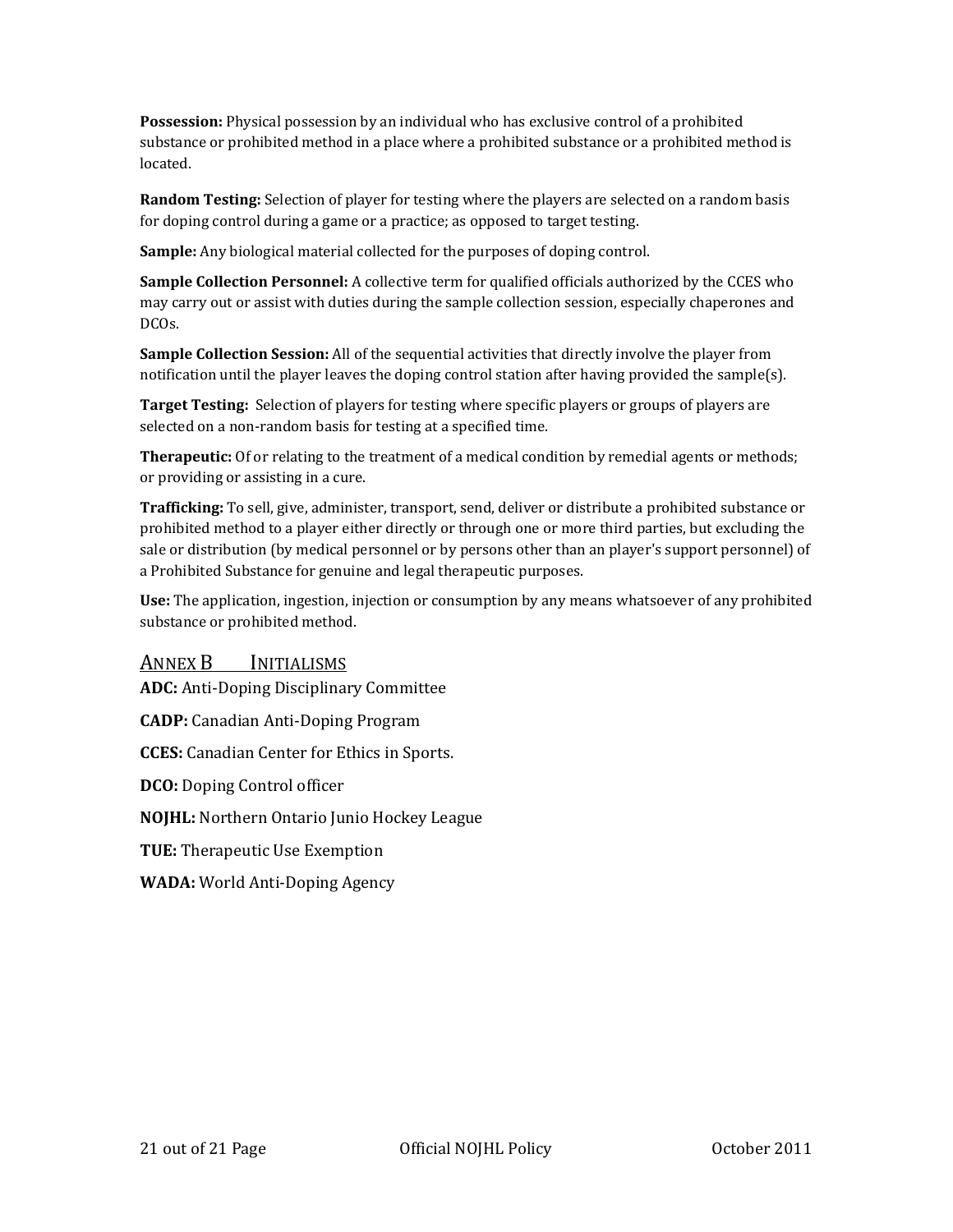# Politique antidopage de la LCH

# Adoptée par la NOJHL, octobre 3, 2011

### **TABLE DES MATIÈRES**

| <b>Article 1</b> |  |
|------------------|--|
| 1.01             |  |
| <b>Article 2</b> |  |
| 2.01             |  |
| 2.01.1           |  |
| 2.01.2           |  |
| 2.01.3           |  |
| 2.01.4           |  |
| 2.01.5           |  |
| 2.01.6           |  |
| 2.02             |  |
| 2.02.1           |  |
| 2.02.2           |  |
| 2.02.3           |  |
| 2.02.4           |  |
| 2.02.5           |  |
| 2.03             |  |
| 2.03.1           |  |
| 2.03.2           |  |
| 2.04             |  |
| 2.04.1           |  |
| 2.04.2           |  |
| 2.04.3           |  |
| 2.04.4           |  |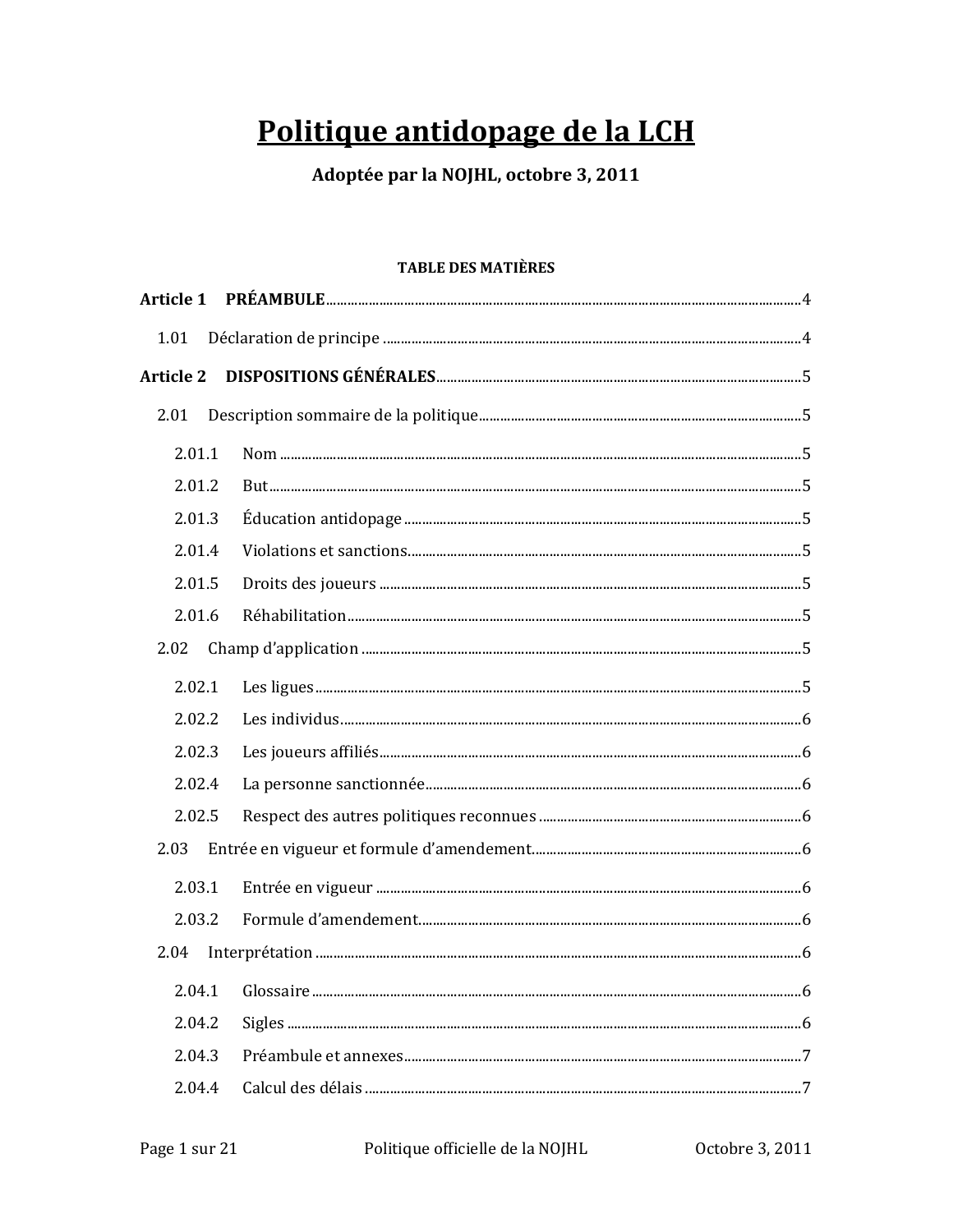| 2.04.5           |  |  |
|------------------|--|--|
| 2.05             |  |  |
| 2.05.1           |  |  |
| 2.05.2           |  |  |
| 2.05.3           |  |  |
| 2.06             |  |  |
| 2.06.1           |  |  |
| <b>Article 3</b> |  |  |
| 3.01             |  |  |
| 3.01.1           |  |  |
| 3.01.2           |  |  |
| 3.01.3           |  |  |
| 3.01.4           |  |  |
| 3.02             |  |  |
| 3.02.1           |  |  |
| 3.02.2           |  |  |
| 3.03             |  |  |
| 3.03.1           |  |  |
| 3.03.2           |  |  |
| 3.04             |  |  |
| 3.04.1           |  |  |
| 3.04.2           |  |  |
| 3.04.3           |  |  |
| 3.05             |  |  |
| 3.05.1           |  |  |
| 3.05.2           |  |  |
| 3.05.3           |  |  |
| 3.05.4           |  |  |
| 3.06             |  |  |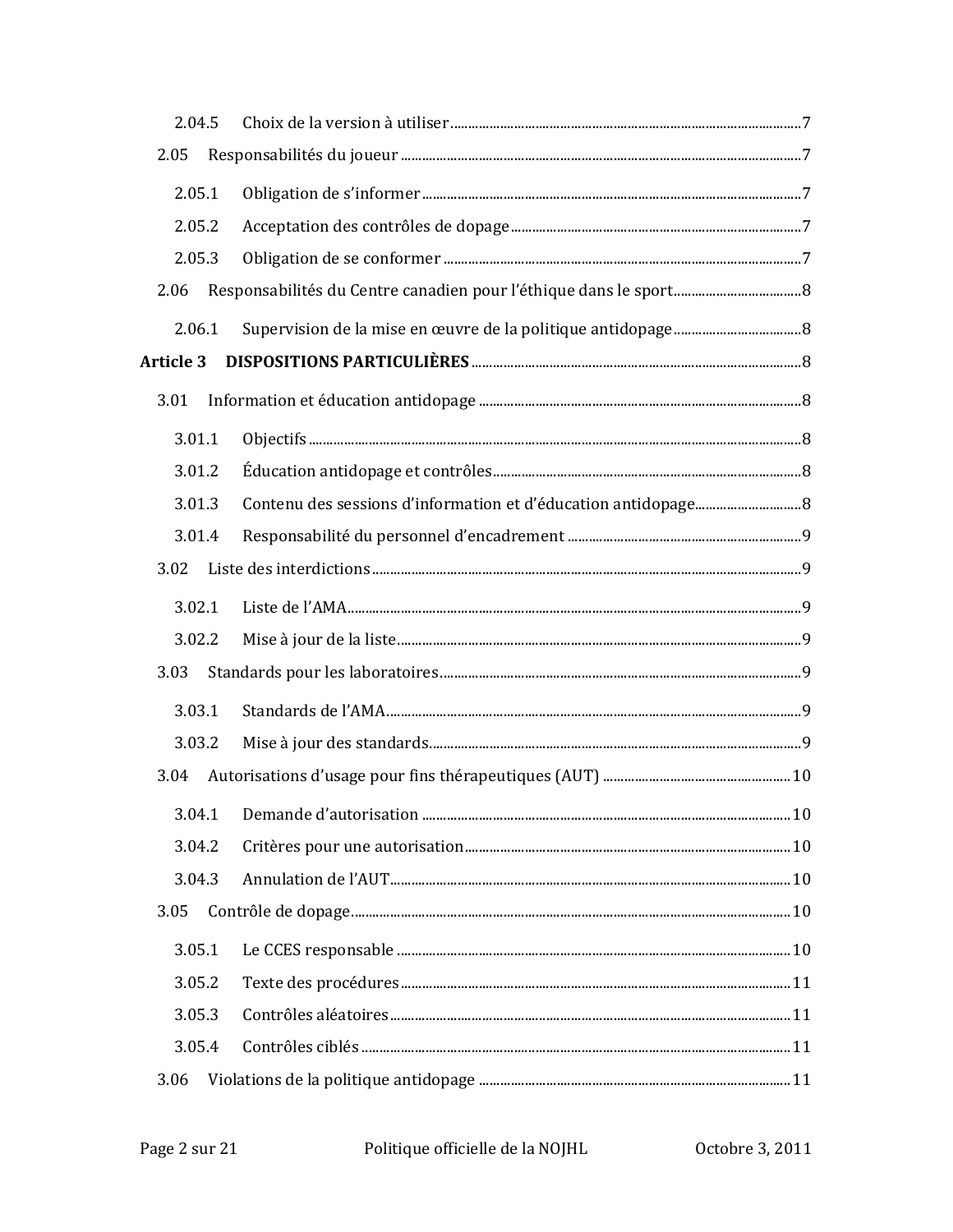| 3.06.1   |  |
|----------|--|
| 3.06.2   |  |
| 3.06.3   |  |
| 3.06.4   |  |
| 3.06.5   |  |
| 3.06.6   |  |
| 3.06.7   |  |
| 3.07     |  |
| 3.07.1   |  |
| 3.07.2   |  |
| 3.07.3   |  |
| 3.07.4   |  |
| 3.07.5   |  |
| 3.07.6   |  |
| 3.07.7   |  |
| 3.08     |  |
| 3.08.1   |  |
| 3.08.2   |  |
| 3.09     |  |
| 3.09.1   |  |
| 3.09.2   |  |
| 3.09.3   |  |
| 3.09.4   |  |
|          |  |
| 3.10     |  |
| 3.10.1   |  |
| 3.10.2   |  |
|          |  |
| Annexe A |  |
| Annexe B |  |
|          |  |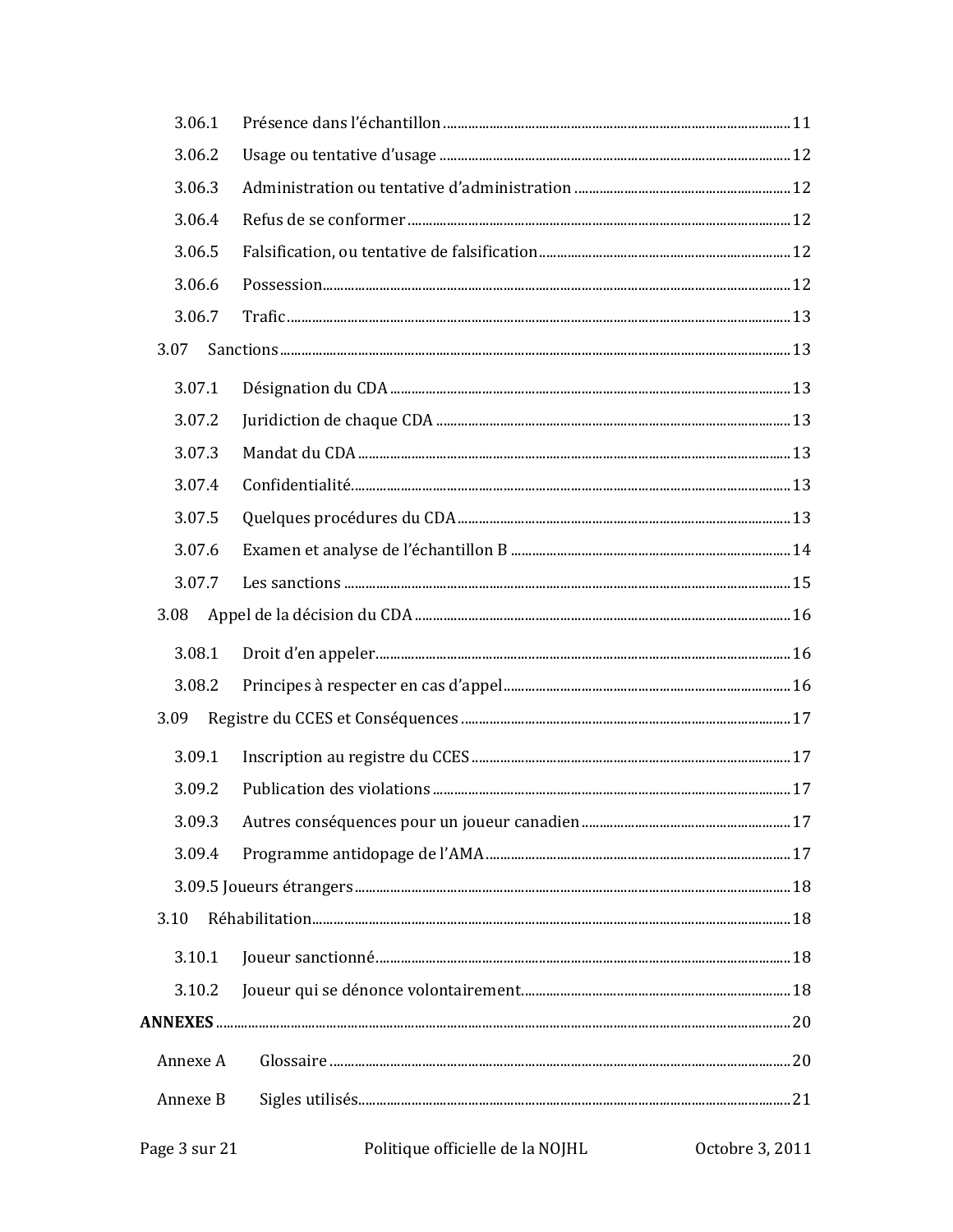# **Politique antidopage de la LCH**

**Adoptée par la NOJHL, octobre 3, 2011**

# **ARTICLE 1 PRÉAMBULE**

### 1.01 DÉCLARATION DE PRINCIPE

La ligue de hockey junior du Nord Ontario (NOJHL) déclare ce qui suit :

### 1.01.1

Le dopage, défini comme étant le recours à des substances ou des méthodes interdites qui visent à améliorer la performance sportive est contraire à l'esprit du hockey, met gravement en péril les avantages culturels, éducatifs, socio‐ économiques que le hockey peut procurer à la société et compromet négativement l'attitude morale et le comportement éthique que le hockey cherche à inculquer aux individus. De plus, le dopage peut nuire à la santé et à la sécurité des joueurs.

### 1.01.2

Des moyens concrets de l'ordre d'une solide éducation antidopage, d'un contrôle du dopage assorti de sanctions appropriées et de mesures permettant la réhabilitation, doivent être pris pour combattre efficacement le dopage dans la pratique du hockey dans la NOJHL.

### 1.01.3

Par l'adoption de la présente politique antidopage, la NOJHL vise à promouvoir la santé et le bien‐être de ses joueurs et à maintenir leur droit à la compétition sportive à « armes égales ».

### 1.01.4

La présente politique antidopage doit être considérée comme le reflet du désir et de la volonté de la NOJHL de combattre efficacement le dopage.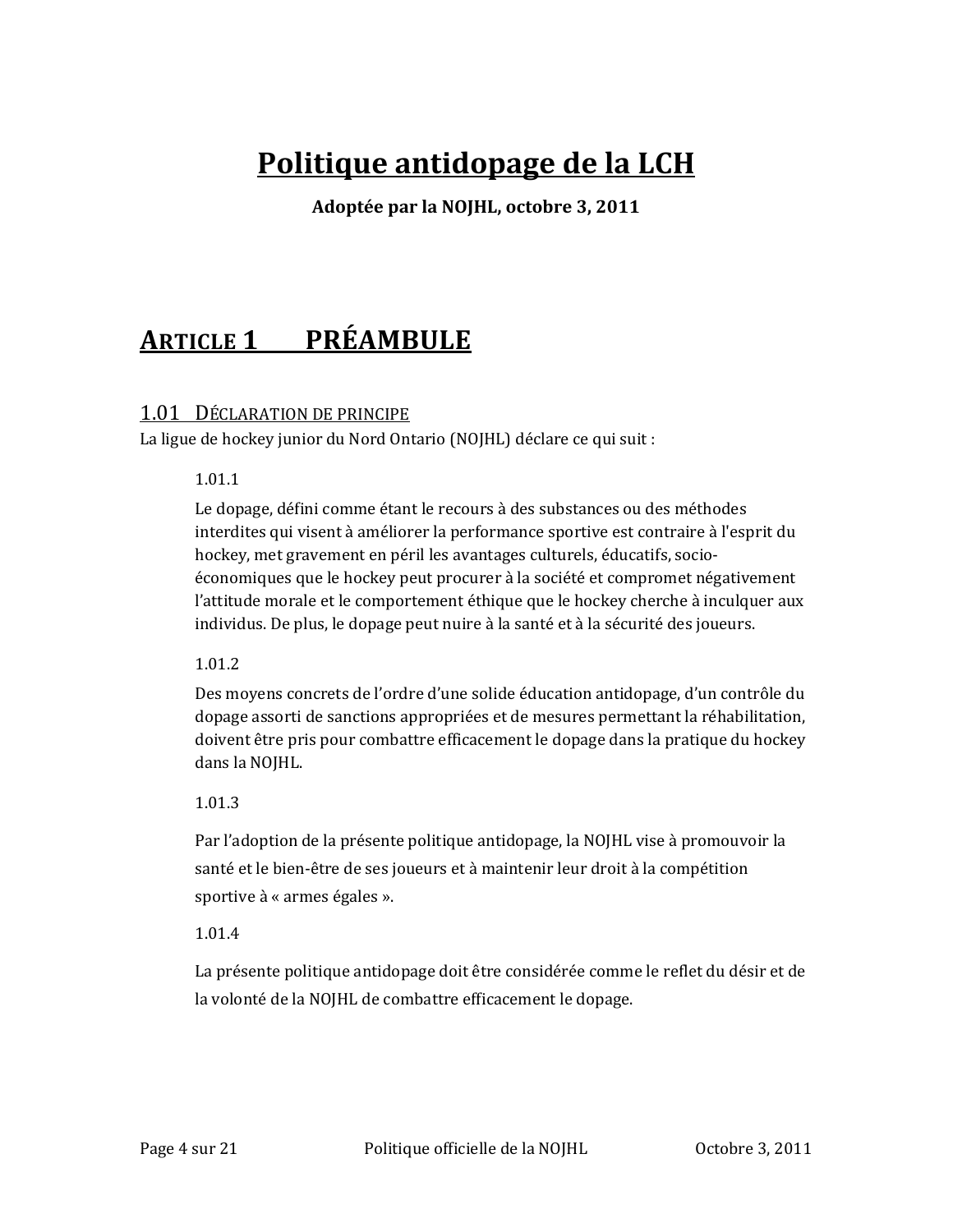# **ARTICLE 2 DISPOSITIONS GÉNÉRALES**

### 2.01 DESCRIPTION SOMMAIRE DE LA POLITIQUE

### *2.01.1NOM*

La politique antidopage de la ligue NOJHL est désignée dans le présent texte sous l'expression « politique antidopage ».

### *2.01.2BUT*

Le but de la politique antidopage est de faire prévaloir la santé et le bien‐être des joueurs et leur droit de participer au sport dans un environnement où personne n'est injustement avantagé par le dopage.

# *2.01.3ÉDUCATION ANTIDOPAGE*

La politique antidopage entend s'assurer par des séances d'éducation antidopage que tous les joueurs sont clairement informés de la Liste des interdictions, des procédures relatives au contrôle de dopage et des sanctions découlant d'une violation de la politique.

### *2.01.4VIOLATIONS ET SANCTIONS*

La politique antidopage énonce clairement les différents cas qui constituent une violation à la politique antidopage et les sanctions qui seront imposées aux joueurs et aux autres individus qui ont commis une violation à la politique antidopage.

### *2.01.5DROITS DES JOUEURS*

La politique antidopage énonce les droits des joueurs soumis à un contrôle de dopage et/ou accusé d'une violation de cette politique.

### *2.01.6RÉHABILITATION*

La politique antidopage favorise la réhabilitation du joueur qui a reçu une sanction pour une violation à la politique antidopage ainsi que du joueur qui dénonce volontairement et de bonne foi ses pratiques contraires à la politique antidopage.

# 2.02 CHAMP D'APPLICATION

### *2.02.1LA LIGUE*

La politique antidopage s'applique à la NOJHL.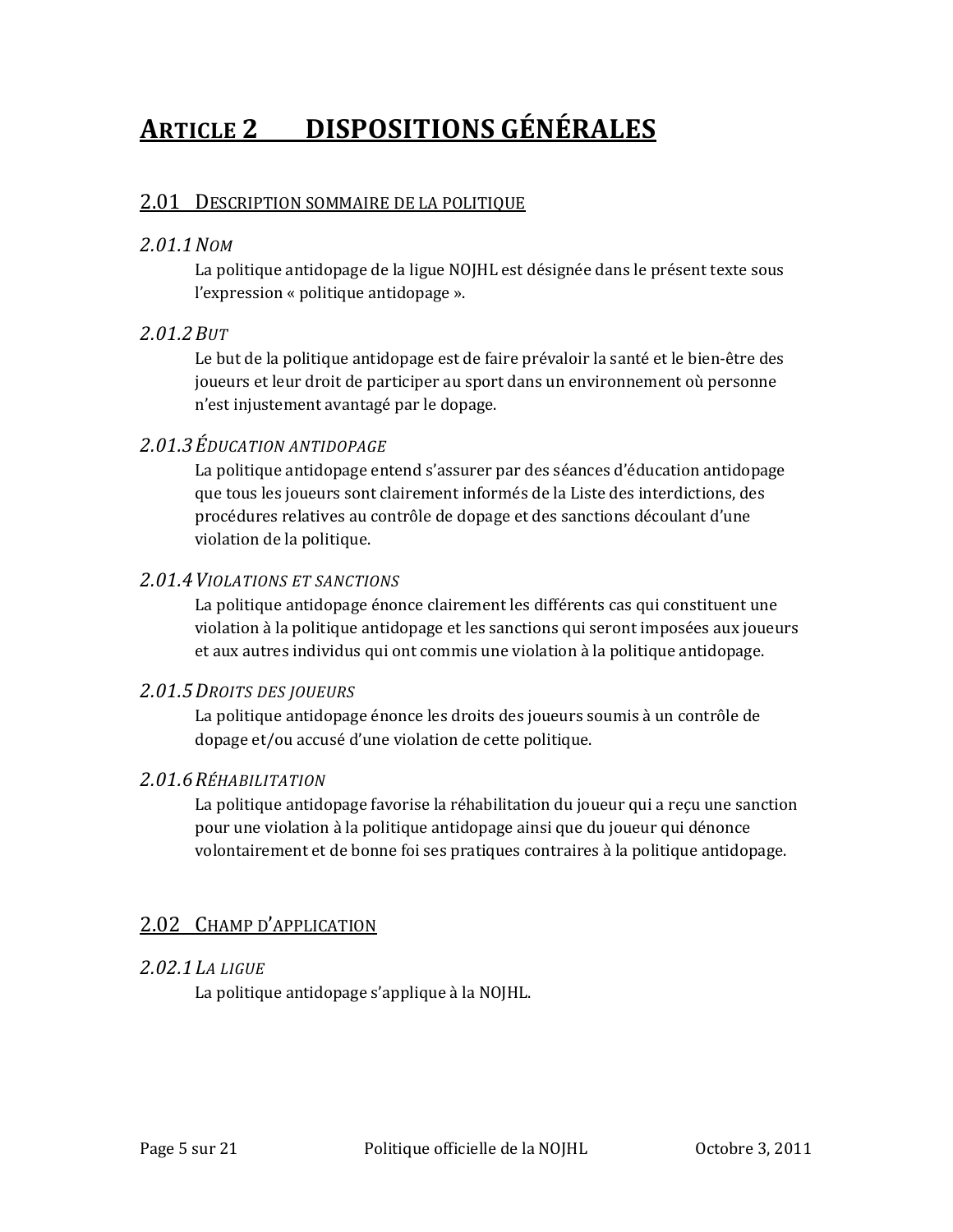### *2.02.2LES INDIVIDUS*

La politique antidopage s'applique à tous les individus, joueurs et personnes faisant partie du personnel d'encadrement des joueurs, qui participent à toute activité organisée ou régie par la ligue NOJHL.

### *2.02.3LES JOUEURS AFFILIÉS*

La présente politique ne s'applique pas aux joueurs affiliés.

### *2.02.4LA PERSONNE SANCTIONNÉE*

Toute personne qui se voit imposer une sanction en vertu de la politique antidopage demeure assujettie à la politique antidopage, y compris aux contrôles de dopage, pour la durée de cette sanction.

### *2.02.5RESPECT DES AUTRES POLITIQUES RECONNUES*

La ligue respectera toute sanction émise par d'autres ligues qui ont une politique ou un programme antidopage similaire au sien. Une personne suspendue par sa propre ligue pour violation de sa politique antidopage ne pourra pas se joindre à une équipe membre de la NOJHL, même à titre de joueur affilié, pour toute la durée de sa suspension.

Un joueur qui arrive dans la ligue et qui a déjà eu une sanction pour une violation à la politique antidopage d'une autre ligue sera considéré comme en étant à sa deuxième violation s'il commet une première violation de la politique antidopage de la NOJHL.

# 2.03 ENTRÉE EN VIGUEUR ET FORMULE D'AMENDEMENT

### *2.03.1ENTRÉE EN VIGUEUR*

La politique antidopage prend effet le 1 octobre 2011.

# *2.03.2FORMULE D'AMENDEMENT*

Des amendements à la politique antidopage peuvent être faits sur décision unanime du Commissaire de la NOJHL, après consultation de leurs instances respectives et du CCES.

# 2.04 INTERPRÉTATION

### *2.04.1GLOSSAIRE*

Les mots et expressions qui apparaissent au Glossaire produit en annexe « A » ont le sens qui y est décrit, à moins que le contexte ne s'y oppose.

### *2.04.2SIGLES*

Les différents sigles utilisés dans la politique antidopage sont définis dans le tableau produit en annexe « B ».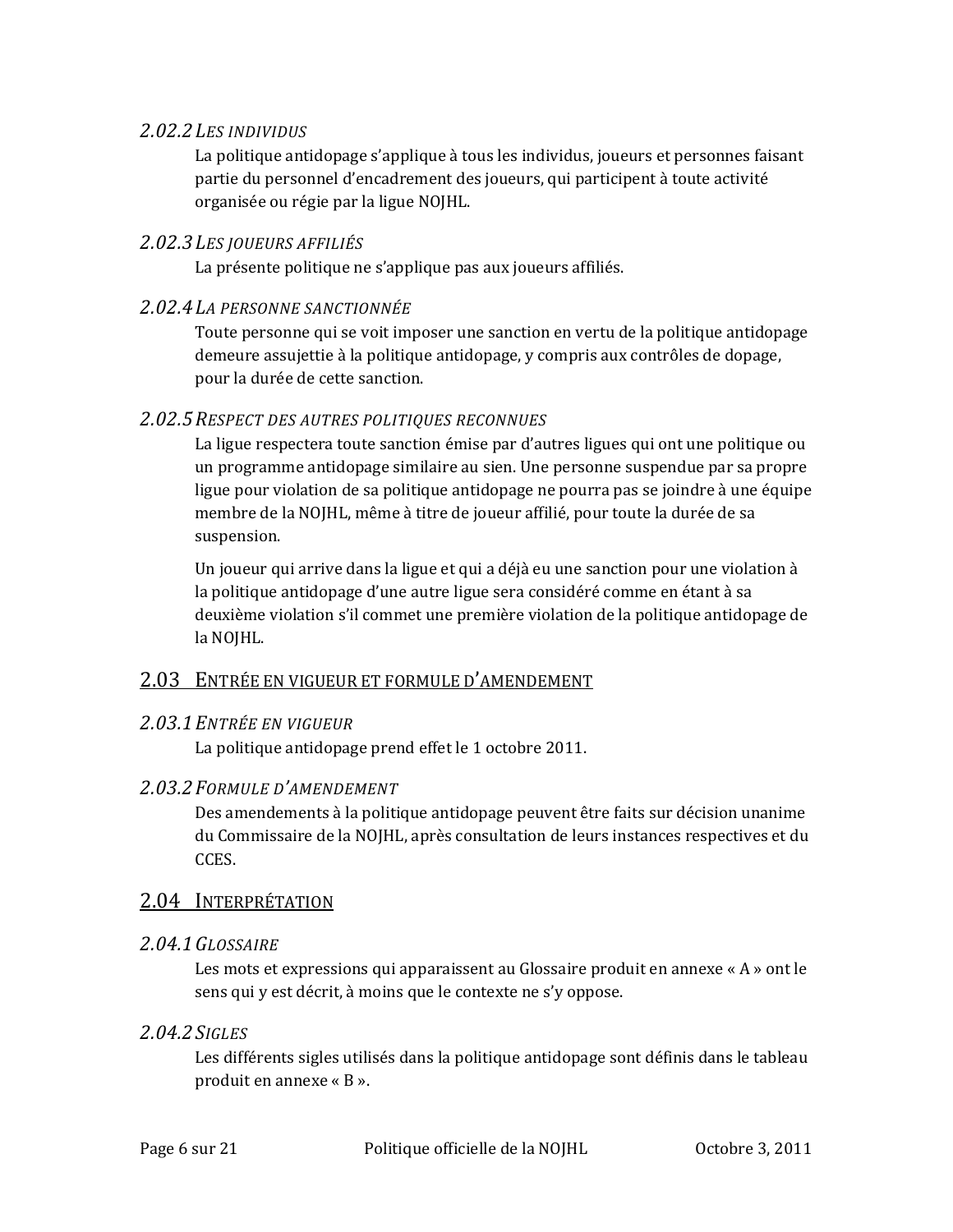### *2.04.3PRÉAMBULE ET ANNEXES*

Le préambule et les annexes au présent texte font partie intégrante de la politique antidopage; ils peuvent être utilisés pour les fins de son interprétation.

### *2.04.4CALCUL DES DÉLAIS*

À moins qu'il ne soit spécifié autrement, les délais fixés dans la politique antidopage sont des jours consécutifs de calendrier, incluant les jours des fins de semaine ou les jours de congé. Lorsque la fin d'un délai tombe durant une fin de semaine ou durant un congé, la prochaine journée ouvrable représentera la fin de ce délai.

### *2.04.5CHOIX DE LA VERSION À UTILISER*

Les versions anglaise et française de la politique antidopage sont également officielles; c'est la personne concernée par une procédure en particulier qui décide, au début de l'application de la procédure, une seule fois et définitivement, de l'utilisation de la version anglaise ou de la version française.

### 2.05 RESPONSABILITÉS DU JOUEUR

# *2.05.1OBLIGATION DE S'INFORMER*

Au moment de joindre une équipe de hockey de la ligue à titre de joueur régulier, le joueur doit comprendre les conséquences qui seront imposées à tout joueur qui fait usage d'une substance interdite ou d'une méthode interdite dans la Liste des interdictions de l'AMA; il en est de même pour ses parents ou toute personne habilitée à lui servir d'autorité parentale, s'il est mineur.

# *2.05.2ACCEPTATION DES CONTRÔLES DE DOPAGE*

Le joueur doit signer une lettre de consentement, préparée et fournie par sa ligue, par laquelle il accepte de se soumettre aux procédures de contrôles de dopage qu'il pourrait être appelé à subir durant les matchs préparatoires, les matchs de la saison régulière, les matchs éliminatoires, matches de la Coupe Dudley et les matches de la Coupe RBC. La lettre de consentement est signée dès le moment où le joueur devient joueur régulier. Le consentement du joueur d'âge mineur doit être cosigné par son père ou sa mère ou par l'autorité parentale déléguée.

# *2.05.3OBLIGATION DE SE CONFORMER*

Il incombe à tout joueur de se conformer à la politique antidopage. Plus particulièrement :

a) Il lui incombe de s'assurer que tout médicament ou supplément alimentaire dont il peut faire usage, ou ingrédient renfermé dans ces produits, ne figure pas dans la Liste des interdictions de l'AMA; il peut faire connaître par écrit en tout temps utile, sur le formulaire de déclaration préparé à cette fin par la ligue, tout médicament ou supplément alimentaire qu'il consomme ou qu'il l'intention de consommer.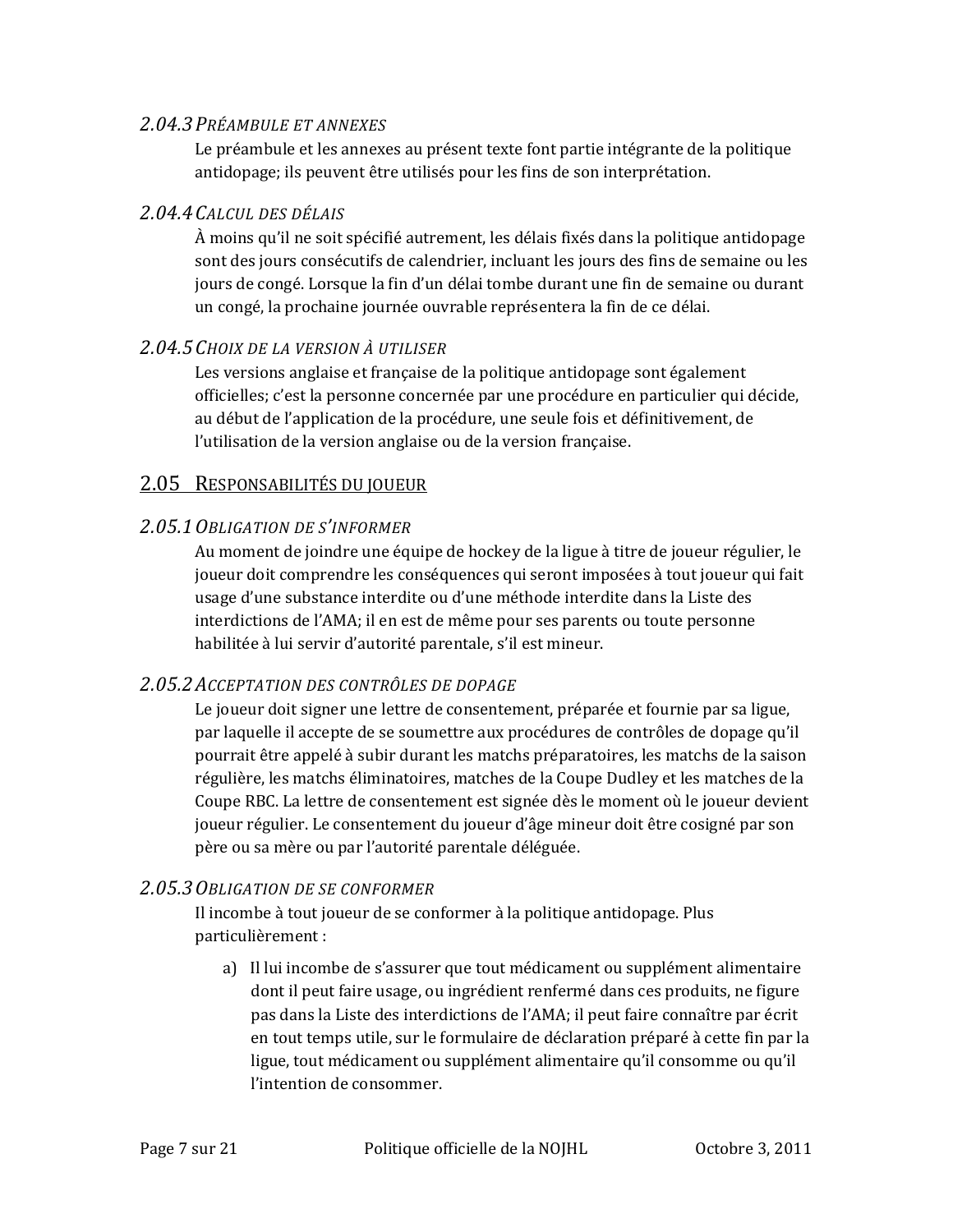b) Il lui incombe de s'assurer qu'aucune substance interdite ne pénètre dans son organisme : il est responsable de toute substance interdite, de ses métabolites ou marqueurs, dont la présence est décelée dans leurs échantillons corporels.

### 2.06 RESPONSABILITÉS DU CENTRE CANADIEN POUR L'ÉTHIQUE DANS LE SPORT

*2.06.1SUPERVISION DE LA MISE EN ŒUVRE DE LA POLITIQUE ANTIDOPAGE* Le CCES supervise la mise en oeuvre de la politique antidopage, en plus de ses responsabilités spécifiques dans le processus d'émissions des autorisations d'usage à des fins thérapeutiques détaillées à l'article 3.04 et dans le processus du contrôle du dopage prévu à l'article 3.05. Le CCES peut faire des recommandations ou produire des avis concernantdes questions relatives à la politique antidopage de la NOJHL.

# **ARTICLE 3 DISPOSITIONS PARTICULIÈRES**

# 3.01 INFORMATION ET ÉDUCATION ANTIDOPAGE

# *3.01.1OBJECTIFS*

Les programmes d'information et d'éducation visent avant tout à préserver l'esprit sportif, afin d'éviter qu'il ne soit perverti par le dopage. L'objectif premier est de persuader les joueurs d'éviter de faire usage de substances interdites et de méthodes interdites et d'encourager le personnel d'encadrement des joueurs à faire tout en leur pouvoir afin de protéger la santé des joueurs et de promouvoir un sport sans dopage.

# *3.01.2ÉDUCATION ANTIDOPAGE ET CONTRÔLES*

Les joueurs ne pourront être soumis à des contrôles de dopage qu'après avoir suivi une séance d'éducation appropriée et avoir signé la lettre de consentement prévue à l'article 2.05.2.

### *3.01.3CONTENU DES SESSIONS D'INFORMATION ET D'ÉDUCATION ANTIDOPAGE*

La ligue NOJHL, le CCES et d'autres intervenants engagés dans la lutte antidopage, s'assurera que les joueurs et le personnel d'encadrement des joueurs reçoivent l'information antidopage suivante:

- Une vue d'ensemble de la politique antidopage;
- Les substances et méthodes inscrites sur la Liste des interdictions mise à jour, et leurs effets potentiellement néfastes;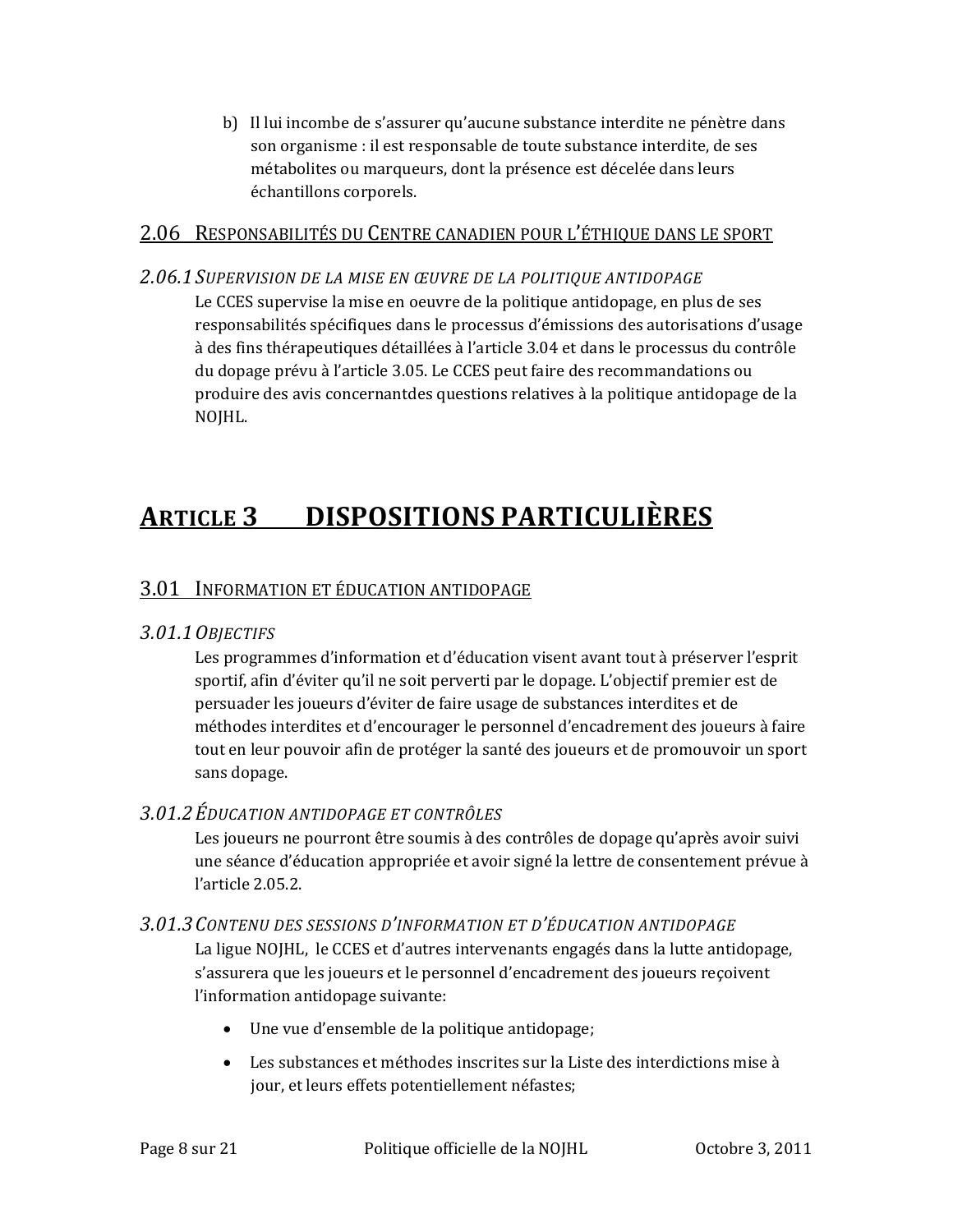- Les informations pouvant guider le joueur qui veut savoir si les médicaments qu'il prend sont permis ou interdits;
- Les procédures de contrôle de dopage;
- Les différents facteurs pouvant favoriser le dopage chez les joueurs;
- Les conséquences particulières pour les joueurs canadiens d'une violation de la politique antidopage en vertu du PCA, ou en vertu du programme antidopage du pays dont ils sont citoyens pour les autres joueurs;
- Les droits et responsabilités des joueurs.

### *3.01.4RESPONSABILITÉ DU PERSONNEL D'ENCADREMENT*

Le personnel d'encadrement des joueurs doit les éduquer et les conseiller en ce qui concerne la politique antidopage.

# 3.02 LISTE DES INTERDICTIONS

# *3.02.1LISTE DE L'AMA*

La liste des substances et des méthodes interdites par la présente politique antidopage est celle qui est établie par l'Agence mondiale antidopage sous le nom de « Liste des interdictions, Standard international de l'Agence mondiale antidopage ». Cette liste peut être modifiée par l'AMA de temps à autre, conformément à sa propre réglementation.

# *3.02.2MISE À JOUR DE LA LISTE*

Le CCES tient la ligue NOJHL informés de toute mise à jour de la liste des substances et méthodes interdites. La ligue a la responsabilité de rendre cette liste mise à jour accessible aux joueurs ainsi qu'au personnel d'encadrement.

# 3.03 STANDARDS POUR LES LABORATOIRES

### *3.03.1STANDARDS DE L'AMA*

La politique antidopage reconnaît les standards internationaux pour les laboratoires de l'AMA. Ces standards peuvent être modifiés par l'AMA de temps à autre conformément à sa propre réglementation.

# *3.03.2MISE À JOUR DES STANDARDS*

Le CCES tient la ligue NOJHL informés de toute mise à jour des standards internationaux pour les laboratoires. La ligue NOJHL a la responsabilité de rendre cette mise à jour accessible aux joueurs ainsi qu'au personnel d'encadrement.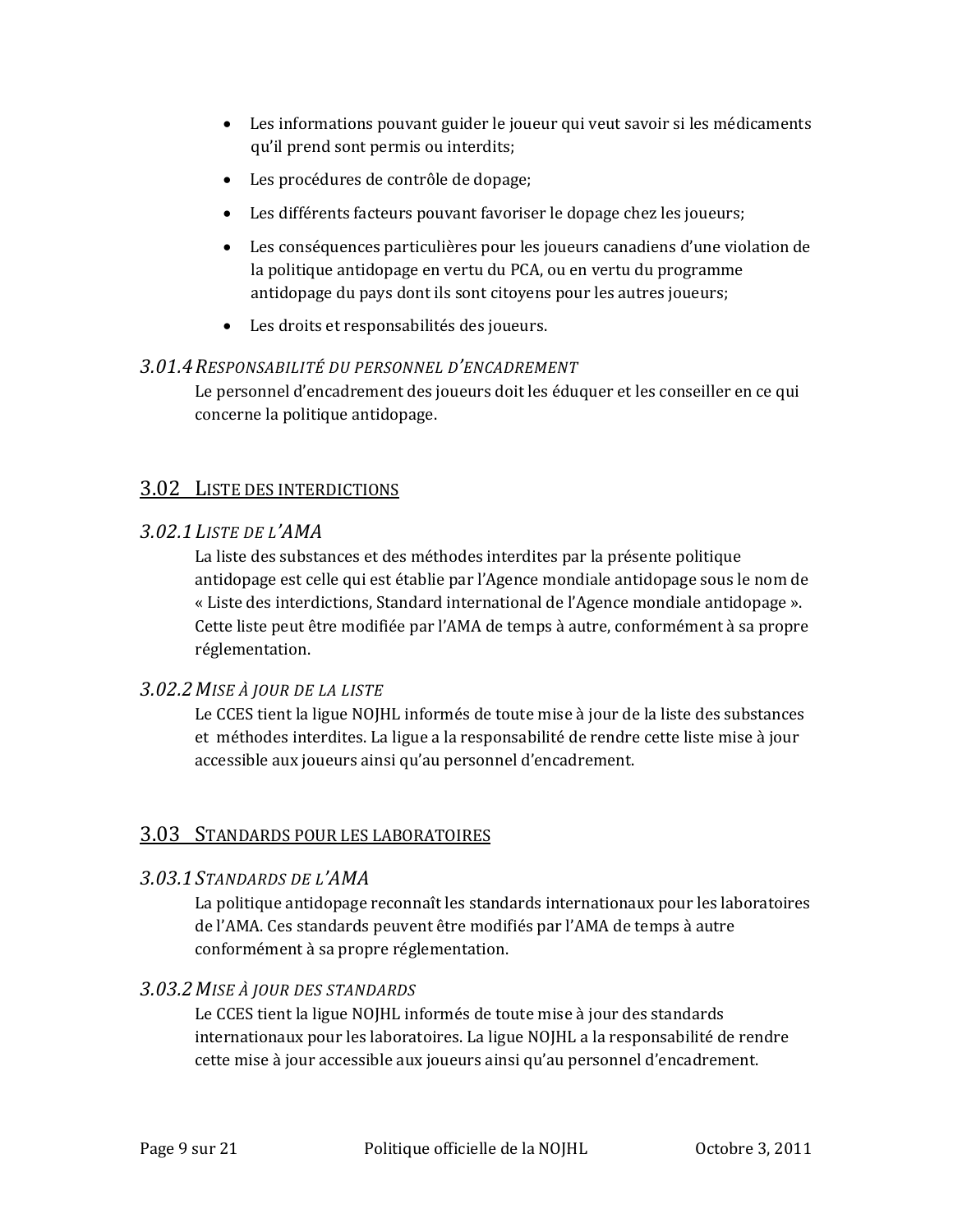# 3.04 AUTORISATIONS D'USAGE POUR FINS THÉRAPEUTIQUES (AUT)

### *3.04.1DEMANDE D'AUTORISATION*

L'usage de certaines substances peut requérir une autorisation d'usage pour fins thérapeutiques (AUT). Le CCES a seul la responsabilité d'accorder une AUT, conformément aux critères déterminés par la PCA. Tout joueur qui a fait une demande d'AUT recevra une lettre indiquant que l'AUT a été accordée ou refusée.

### *3.04.2CRITÈRES POUR UNE AUTORISATION*

Une autorisation ne sera accordée que pour une raison médicalement justifiée et si les critères suivants sont respectés :

- Le joueur subirait un préjudice de santé significatif si la substance interdite ou la méthode interdite n'était pas administrée dans le cadre de la prise en charge d'un état pathologique aigu ou chronique;
- L'usage thérapeutique de la substance interdite ou de la méthode interdite ne devra produire aucune amélioration de la performance autre que celle attribuable au retour à un état de santé normal après le traitement d'un état pathologique avéré;
- Il ne doit pas exister d'alternative thérapeutique autorisée pouvant se substituer à la substance ou méthode normalement interdite.

### *3.04.3ANNULATION DE L'AUT*

L'AUT sera annulée par le CCES lorsque le joueur ne se conforme pas aux strictes exigences et conditions établies par le CCES pour accorder l'autorisation.

# 3.05 CONTRÔLE DE DOPAGE

### *3.05.1LE CCES RESPONSABLE*

L'ensemble des procédures reliées au processus du contrôle du dopage sont basées sur celles du programme canadien antidopage (PCA).

L'application de ces procédures de contrôle de dopage est sous sa responsabilité exclusive du CCES. Le processus de contrôle de dopage d'un joueur débute par la sélection du joueur appelé à subir un contrôle et se termine par l'analyse en laboratoire de l'échantillon A prélevé.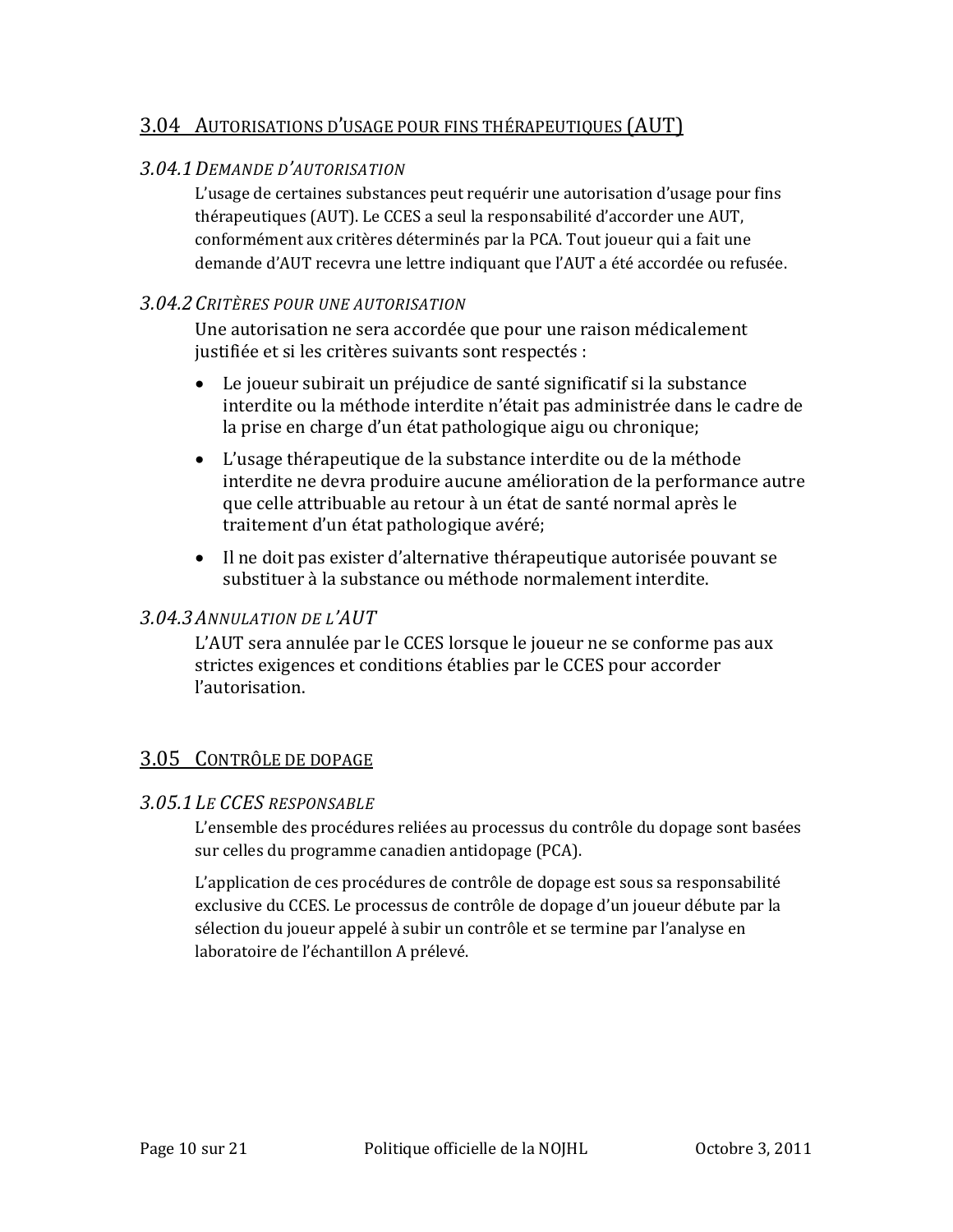### *3.05.2TEXTE DES PROCÉDURES*

Avant de procéder à des contrôles de dopage, le CCES doit faire connaître à la NOJHL les procédures qu'elle appliquera; le CCES doit aussi leur faire connaître toutes les mises à jour de ses procédures avant qu'elles ne s'appliquent.

Chaque ligue doit mettre à la disposition des joueurs et du personnel d'encadrement des joueurs le texte mis à jour des procédures du CCES en matière de contrôle de dopage.

### *3.05.3CONTRÔLES ALÉATOIRES*

Sous réserve de 3.05.4, lorsque les représentants du CCES se présentent auprès d'une équipe pour effectuer des contrôles de dopage, les contrôles sont effectués au hasard, sans préavis. Le nombre de contrôles à effectuer par le CCES est établi au début de chaque année par entente entre le CCES et la NOJHL.

# *3.05.4CONTRÔLES CIBLÉS*

Malgré 3.05.3, des joueurs peuvent être choisis conjointement par le CCES et la ligue pour un contrôle ciblé lorsque l'une ou l'autre des circonstances suivantes se présente:

- Le joueur qui a eu un résultat d'analyse anormal au cours des douze derniers mois en vertu de la présente politique antidopage ou en vertu d'une politique antidopage d'une autre ligue;
- Le laboratoire recommande d'effectuer un autre test sur la base, entre autres, d'un résultat d'analyse atypique;
- Le joueur a un comportement ou des caractéristiques physiques suggérant un possible dopage;
- Des informations fiables provenant d'un tiers indiquent la probabilité du dopage d'un joueur;
- Le joueur suit un programme de réhabilitation et il a, comme condition de sa réhabilitation imposée par le CDA, l'obligation de se soumettre à un contrôle ciblé.

# 3.06 VIOLATIONS DE LA POLITIQUE ANTIDOPAGE

### *3.06.1PRÉSENCE DANS L'ÉCHANTILLON*

La présence d'une substance interdite, de ses métabolites ou de ses marqueurs dans l'échantillon corporel du joueur est une violation des règlements antidopage.

Excepté les substances pour lesquelles un seuil de déclaration est précisé dans la Liste des interdictions, la présence de la moindre quantité d'une substance interdite,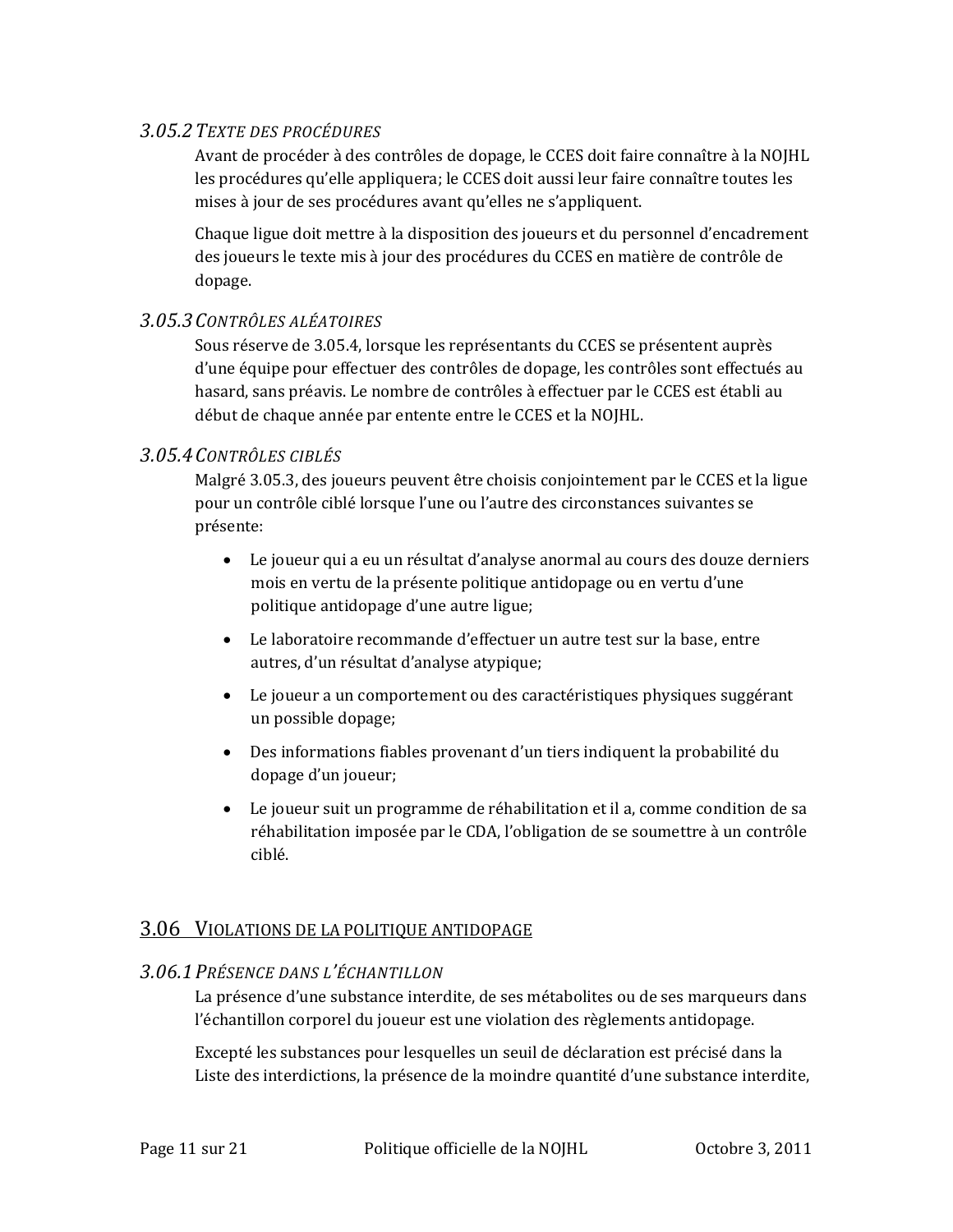de ses métabolites ou marqueurs, décelée dans l'échantillon d'un joueur, constitue une violation des règlements antidopage.

La Liste des interdictions pourra prévoir des critères d'appréciation spécifiques dans le cas de substances interdites pouvant également être produites de façon endogène.

### *3.06.2USAGE OU TENTATIVE D'USAGE*

L'usage ou la tentative d'usage d'une substance interdite ou méthode interdite est une violation de la politique antidopage. Cependant, il n'y aura pas de violation de la politique antidopage basée sur une tentative, si la personne renonce à la tentative avant d'être surprise par un tiers non impliqué dans la tentative.

### *3.06.3ADMINISTRATION OU TENTATIVE D'ADMINISTRATION*

L'administration ou la tentative d'administration d'une substance interdite ou d'une méthode interdite à un joueur ou l'assistance, l'incitation, la contribution, l'instigation, la dissimulation ou toute autre forme de complicité entraînant la violation de la politique antidopage, ou toute autre tentative de violation représente une violation da la politique antidopage.

### *3.06.4REFUS DE SE CONFORMER*

Le refus ou le fait de se soustraire sans justification valable à un prélèvement d'échantillons après avoir désigné pour un contrôle de dopage, en conformité avec la politique antidopage et les procédures du CCES en vigueur, ou encore le fait d'éviter un prélèvement d'échantillons représente une violation de la politique antidopage.

### *3.06.5FALSIFICATION, OU TENTATIVE DE FALSIFICATION*

La falsification, ou tentative de falsification de tout élément du contrôle du dopage représente une violation de la politique antidopage.

### *3.06.6POSSESSION*

La possession par un joueur ou par un membre du personnel d'encadrement, en tout temps ou en tout lieu, d'une substance interdite ou d'une méthode interdite représente une violation de la politique antidopage, à moins que le joueur ou le membre du personnel d'encadrement n'établisse que cette possession découle d'une AUT accordée par le CCES ou ne puisse apporter une autre justification acceptable.

Si le joueur ou le membre du personnel d'encadrement n'exerce pas un contrôle exclusif de la substance interdite ou de la méthode interdite ou des lieux où une substance interdite ou méthode interdite se trouvent, la possession de fait ne pourra être reconnue que si la personne était au courant de la présence d'une substance interdite ou méthode interdite et avait l'intention d'exercer un contrôle sur celle‐ci; il ne pourra y avoir de violation de la politique antidopage reposant sur la seule possession si, avant de recevoir quelque avis que ce soit l'avertissant d'une violation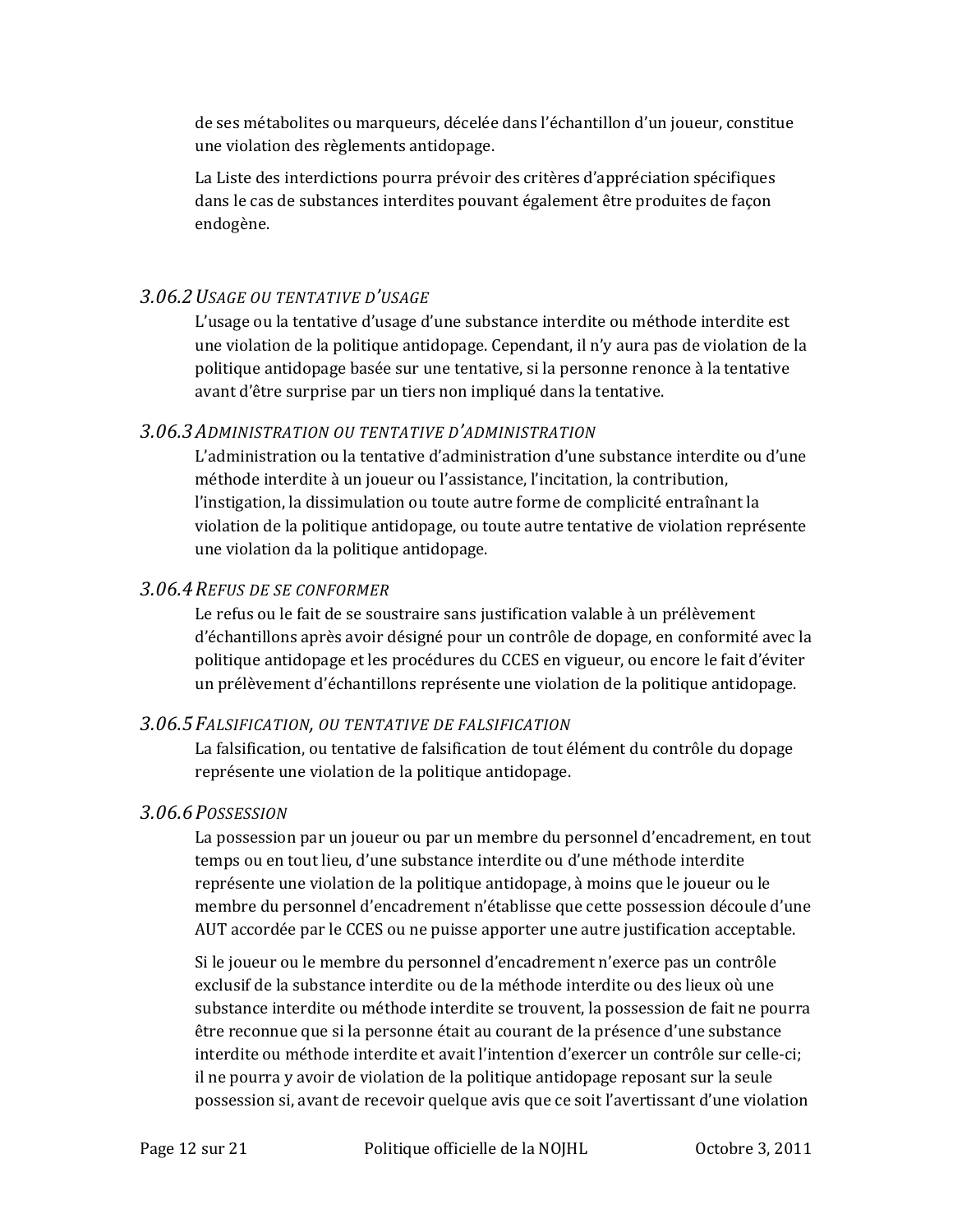de la politique antidopage, le joueur ou le membre du personnel d'encadrement a pris des mesures concrètes démontrant qu'il n'a plus de volonté de possession et qu'il s'est défait de toute possession antérieure.

### *3.06.7TRAFIC*

Le trafic de toute substance interdite ou méthode interdite représente une violation de la politique antidopage.

# 3.07 SANCTIONS

### *3.07.1DÉSIGNATION DU CDA*

La NOJHL désigne annuellement un comité de discipline antidopage connu sous le sigle CDA et composé de trois ou cinq personnes dont le mandat est de statuer si un joueur ou un membre du personnel d'encadrement a commis une violation à la politique antidopage et de lui appliquer, le cas échéant, la sanction prévue au présent article. Le CDA établit ses propres procédures de fonctionnement; il doit cependant respecter les procédures prévues à 3.07.5.

### *3.07.2JURIDICTION DU CDA*

Le CDA statue sur les cas qui surviennent dans le cadre des activités propres à cette ligue. Le CDA de la NOJHL statue sur les cas qui surviennent dans le cadre du tournoi de la Coupe Dudley, de la Coupe RBC ou dans le cadre d'évènements sportifs organisés par elle.

### *3.07.3MANDAT DU CDA*

Le CDA étudie et interprète tous cas de résultat d'analyse anormal soumis par le CCES, ainsi que tout autre cas de violation éventuelle de la politique antidopage. Le CDA peut aussi déterminer si les procédures de contrôle du dopage du CCES ont été correctement appliquées.

### *3.07.4CONFIDENTIALITÉ*

Toute information recueillie dans le cadre d'une enquête visant à permettre au CDA de parvenir à une décision, doit demeurer confidentielle jusqu'à ce que la décision finale soit rendue, soit par le CDA lui‐même, soit par le Commissaire de la NOJHL ou le comité d'appel si un appel a été interjeté.

### *3.07.5QUELQUES PROCÉDURES DU CDA*

3.07.5.1 Le CDA ne peut déterminer qu'il y a eu un résultat d'analyse anormal que si le certificat d'analyse provenant du laboratoire accrédité révèle l'usage d'une substance interdite.

3.07.5.2 Le CDA doit informer sans délai le joueur du résultat d'analyse anormal et lui demander de fournir une explication et/ou de démontrer que l'usage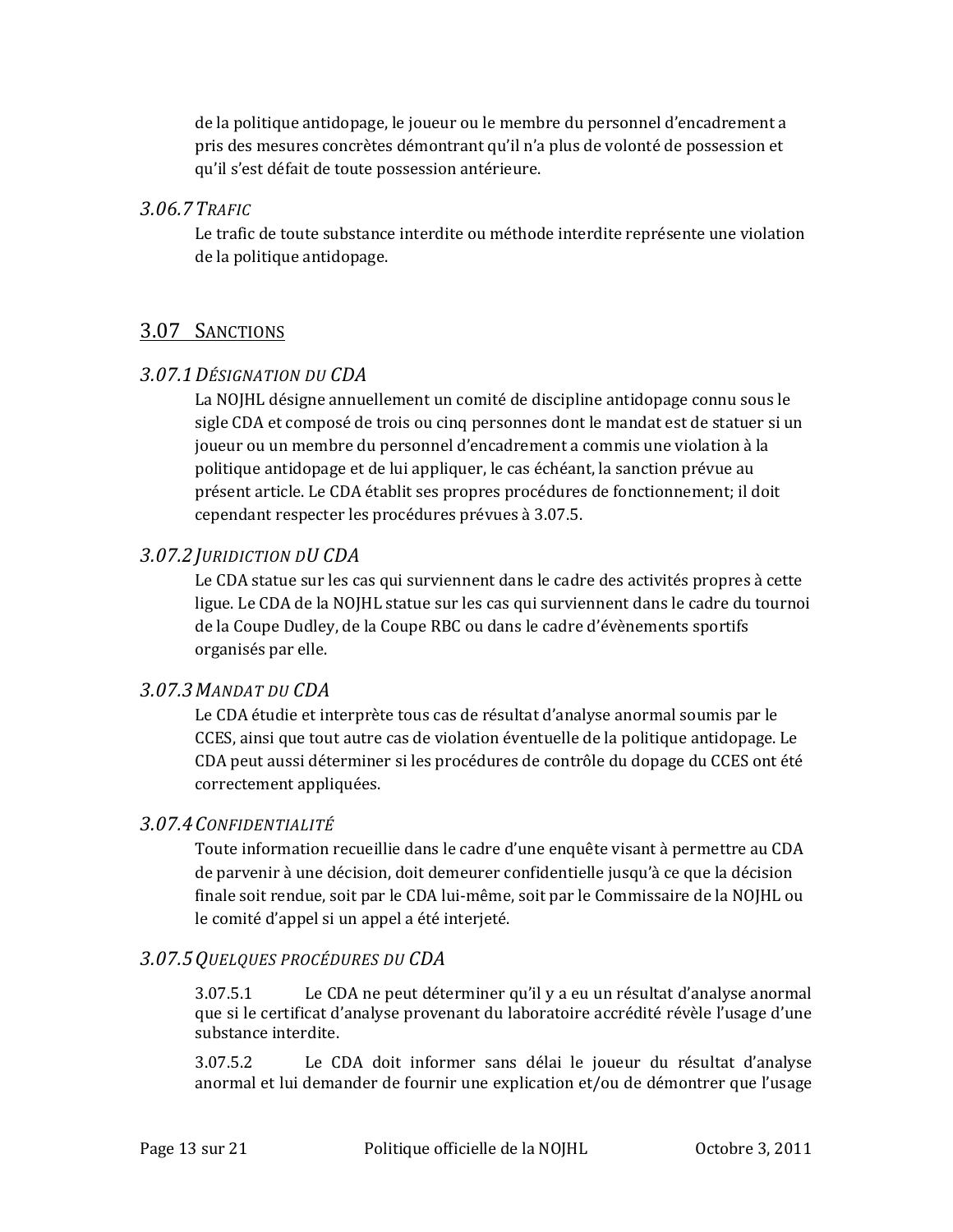de la substance était dans le cadre du traitement d'une pathologie ou d'une situation médicale.

Une personne qui, par ses actions, a donné une raison au CDA de croire qu'elle a commis une violation à la politique antidopage en vertu des clauses 3.06.2 à 3.06.7, peut être soumise à fournir une explication au CDA basée sur les faits qu'on lui reproche.

3.07.5.3 Le CDA peut déterminer que les explications fournies et/ou toutes les informations données par le joueur ou une autre personne sont valables ou non. Le CDA doit rendre une décision dans les cinq (5) jours ouvrables de la réception des explications données par écrit. Une copie de la décision est donnée au joueur ou à une autre personne, ainsi qu'au CCES.

Le refus ou la négligence de se conformer aux demandes du CDA seront considérés comme une violation de la politique antidopage et le joueur ou l'autre personne recevront une sanction en conséquence.

3.07.5.4 Si, après avoir analysé les explications et/ou les informations fournies, le CDA en vient à la conclusion que le joueur ou l'autre personne a commis une violation à la politique antidopage, il doit :

- Aviser le joueur ou l'autre personne par écrit;
- Confirmer la sanction prise;
- Identifier la durée de la sanction;
- Informer le joueur ou l'autre personne de son droit d'en appeler de la décision, du processus, des coûts et des délais pour le faire (conformément à l'article 3.08);
- Informer le joueur de son droit de faire procéder à l'analyse de l'échantillon B, du processus, des délais et des coûts pour le faire (conformément à l'article 3.07.6);
- Informer le joueur des conséquences de cette violation de la politique antidopage en vertu du PCA, s'il est citoyen canadien, ou lui indiquer que les autorités antidopage du pays dont il est citoyen seront informées de cette violation et des possibles conséquences qui pourront en découler (conformément à l'article 3.09).

3.07.5.5 La décision du CDA d'imposer une sanction à un joueur doit prendre en considération les résultats de l'analyse de l'échantillon B.

### *3.07.6EXAMEN ET ANALYSE DE L'ÉCHANTILLON B*

3.07.6.1 Le joueur peut demander l'examen et l'analyse de l'échantillon B dans les trois (3) jours ouvrables suivant la réception d'un avis écrit d'un résultat d'analyse anormal. Cette demande doit être faite par écrit et doit être accompagnée d'un paiement de 350 \$ à la Ligue NOJHL.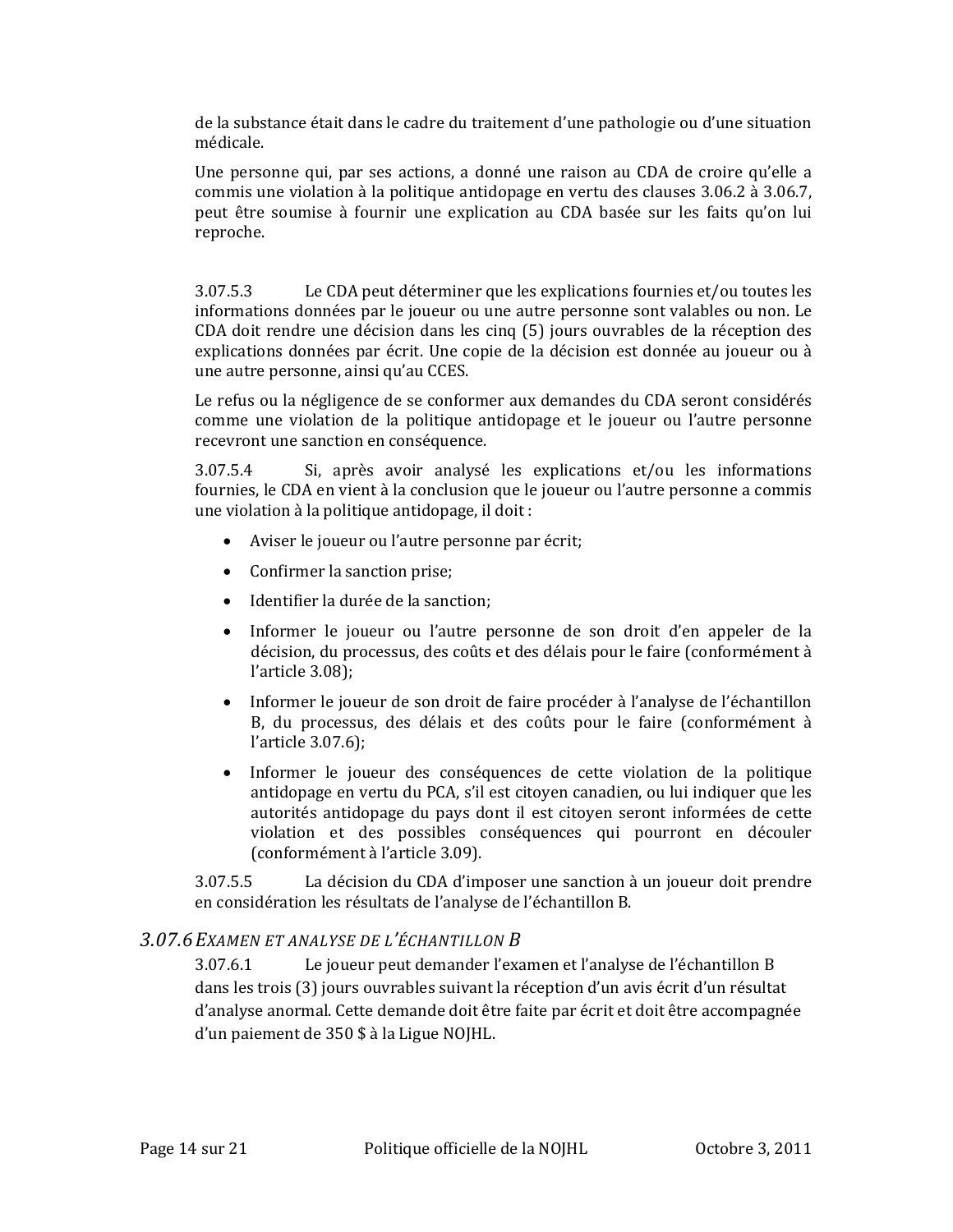3.07.6.2 Toute demande pour un examen et une analyse de l'échantillon B doit être rapportée au CCES qui agira en tant que facilitateur entre le laboratoire accrédité et la Ligue.

3.07.6.3 L'examen et l'analyse de l'échantillon B doivent être faits conformément à la procédure établie par le CCES à cet effet.

3.07.6.4 Si le certificat d'analyse de l'échantillon B émis par le laboratoire accrédité annule le résultat d'analyse de l'échantillon A, la ligue innocentera le joueur de la violation présumée découlant du certificat d'analyse de l'échantillon A.

3.07.6.5 Si le résultat de l'analyse de l'échantillon A est annulé, les frais de 350 \$ payés par le joueur lui seront remboursés par la ligue NOJHL.

### *3.07.7LES SANCTIONS*

3.07.7.1 Substance ou méthode interdite (voir article 3.06.1)

Une fois que le CDA a statué à l'encontre d'un joueur une violation aux règlements antidopage pour la présence ou l'usage d'une substance interdite ou d'une méthode interdite, l'une des sanctions suivantes lui sera imposée (une suspension exprimée en matchs se purge en saison régulière ou en séries éliminatoires):

1ière violation : 8 matchs

2ième violation : 25 matchs

3ième violation : 2 ans.

Cependant, dans le cas d'une première violation pour usage de marijuana, la sanction se limitera à une lettre d'avertissement.

3.07.7.2 Autres violations par un joueur

Lorsque le CDA détermine qu'un joueur a commis une violation à la politique antidopage n'impliquant pas la présence ou l'usage d'une substance interdite ou d'une méthode interdite ou leur présence, tel qu'indiqué aux articles 3.06.2 à 3.06.7, l'une des sanctions suivantes lui sera imposée:

1ière violation : 10 matchs

2ième violation : 2 ans

3.07.7.3 Violations par une personne autre qu'un joueur

Lorsque le CDA déterminera qu'une personne autre qu'un joueur a commis une violation à la politique antidopage, la personne sera suspendue pour un minimum de deux mois.

3.07.8 Début de la suspension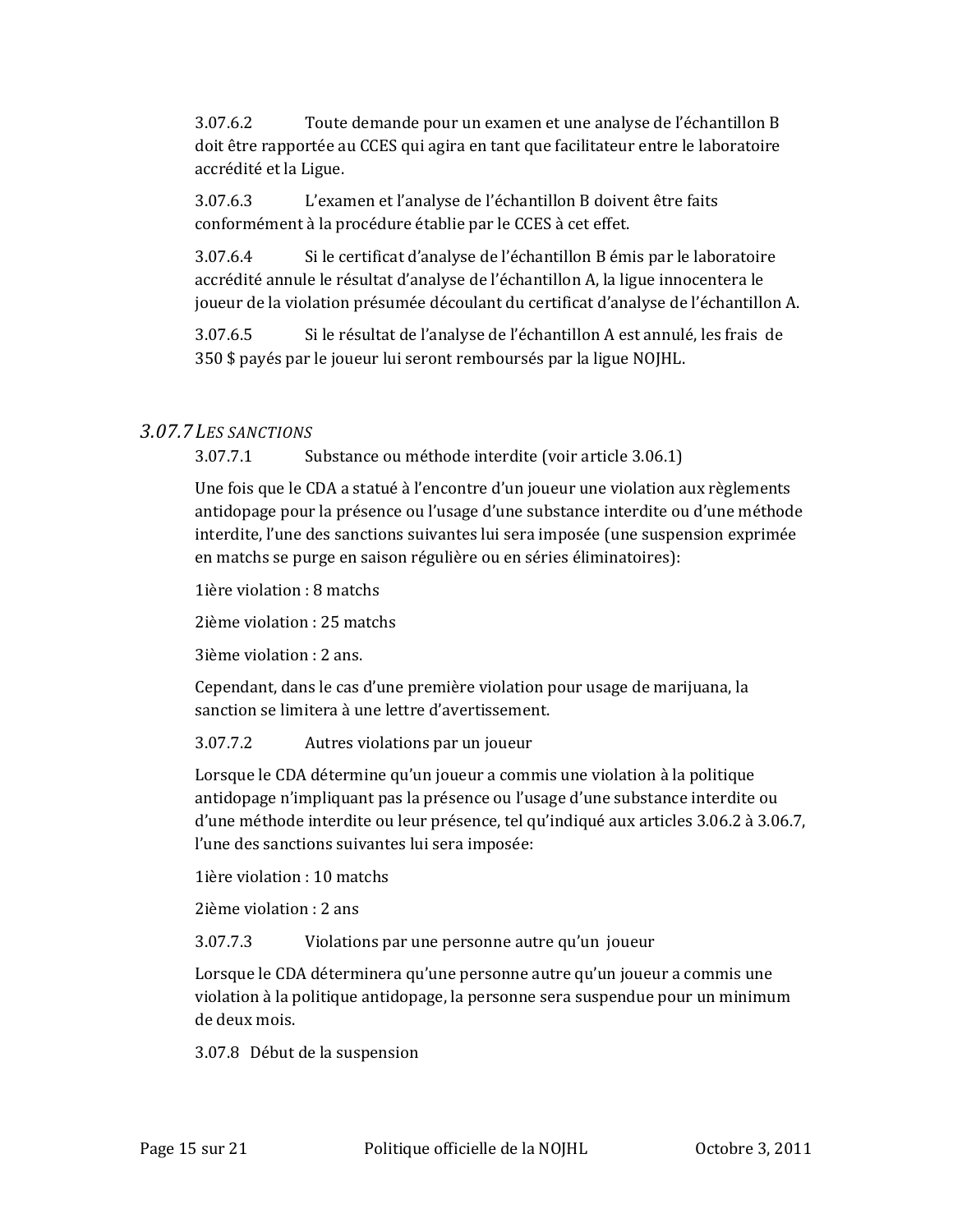Un joueur conserve le droit de jouer au sein de son équipe jusqu'à la décision finale du CDA ou, en cas d'un appel fait selon l'article 3.08 de la présente politique, du Commissaire de la ligue NOJHL, selon le cas.

Un joueur suspendu conserve le droit de s'entraîner avec son équipe durant toute la durée de sa suspension.

Tout personne autre qu'un joueur conserve le droit d'exercer ses fonctions jusqu'à la décision finale du CDA ou, en cas d'un appel fait selon l'article 3.08 de la présente politique, du Commissaire de la ligue NOJHL.

# 3.08 APPEL DE LA DÉCISION DU CDA

### *3.08.1DROIT D'EN APPELER*

La décision du CDA à l'effet qu'un joueur ou une autre personne a commis une violation à la politique antidopage peut être portée en appel auprès du Commissaire de la ligue NOJHL. Le Commissaire de la ligue NOJHL peut confier à un comité constitué à cette fin le mandat d'entendre l'appel, de l'accueillir ou de le rejeter.

Le joueur ou l'autre personne qui désire porter en appel la décision du CAD doit le faire par écrit dans un délai de dix (10) jours suivant la réception de la décision du CAD et verser à la ligue au moment de sa demande un montant de 500 \$.

La décision du Comité d'appel de la Ligue ou du commissaire ou du président de la LCH est finale et exécutoire; si la décision du Comité d'appel ou du commissaire ou du président de la LCH renverse la décision du CAD, le montant de 500 \$ versé est remboursé au joueur ou à l'autre personne.

### *3.08.2PRINCIPES À RESPECTER EN CAS D'APPEL*

La procédure d'appel doit respecter les principes fondamentaux suivants :

- une audience dans un délai raisonnable;
- le cas échéant, un Comité d'appel équitable et impartial;
- le droit d'être représenté par un avocat ou un autre représentant aux frais du joueur;
- le droit de s'expliquer face à des accusations relatives à une violation de la politique antidopage et aux sanctions qui s'ensuivent;
- le droit de chacune des parties de présenter les preuves, incluant le droit d'appeler des témoins ou de présenter des témoignages;
- lors de l'audience le droit à un interprète fourni par la ligue NOJHL;
- une décision écrite dans un délai raisonnable.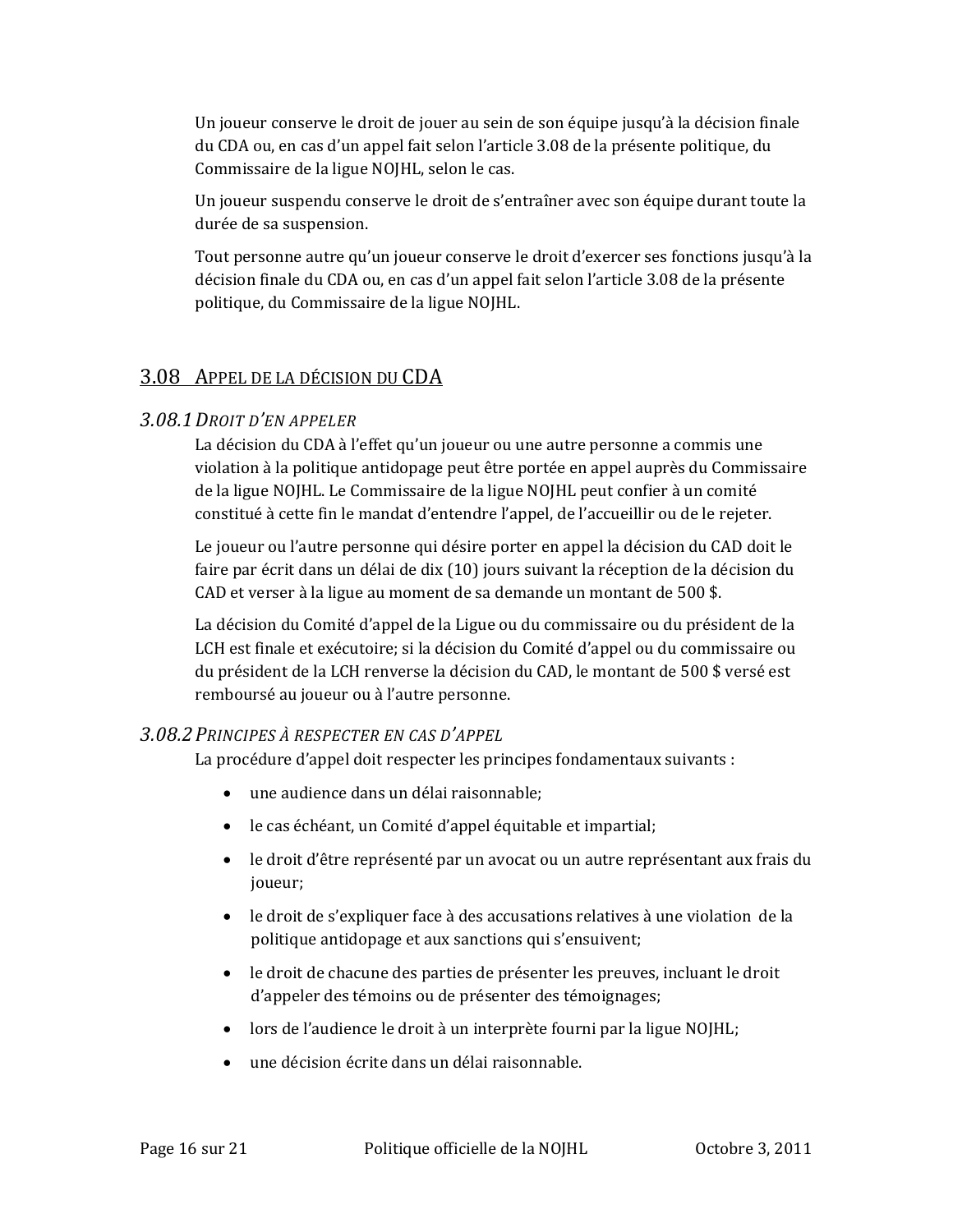### 3.09 REGISTRE DU CCES ET CONSÉQUENCES

### *3.09.1INSCRIPTION AU REGISTRE DU CCES*

Le nom du joueur ou d'une autre personne convaincu de violation de la politique antidopage suite à une décision finale du CDA, ou, en cas d'appel, du Commissaire de la ligue NOJHL, du comité d'appel, peut être ajouté au registre du CCES où sont consignés et conservés les cas de violation au programme canadien antidopage.

### *3.09.2PUBLICATION DES VIOLATIONS*

Le nom du joueur ou d'une autre personne qui s'est rendu coupable de violation à la politique antidopage sera divulgué publiquement par le biais d'un communiqué de presse du CCES.

Les noms des joueurs qui ont commis une violation pour l'usage de marijuana ne seront pas divulgués, s'il s'agit d'une première violation et si la sanction pour cette violation a été limité à une lettre d'avertissement, en conformité avec la politique du CCES en cette matière.

### *3.09.3AUTRES CONSÉQUENCES POUR UN JOUEUR CANADIEN*

 Les joueurs canadiens reconnus coupables d'une violation à la politique antidopage pourront également être sanctionnés par le CCES en vertu du PCA. Les joueurs seront alors soumis à un processus d'analyse conduit par le CCES pour déterminer si une violation au PCA s'applique et si elle résulte en une sanction selon le PCA. En conséquence d'une sanction selon le CPA, les joueurs seront empêchés, pour la durée de leur sanction, de représenter le Canada au niveau international à des évènements sanctionnés par Hockey‐ Canada et/ou par la Fédération internationale de Hockey sur Glace. De plus, les joueurs ainsi sanctionnés peuvent devenir inéligibles à de futures subventions fédérales, peuvent être empêchés de participer à un programme de hockey universitaire canadien et peuvent être bannis d'une participation dans tout sport à titre d'athlète ou autre pour toute la durée de leur sanction.

Les joueurs sanctionnés doivent recevoir du CCES un avis écrit de leur sanction, et il leur sera accordé la possibilité d'en appeler de cette décision auprès du CCES. Tout appel fait par un joueur sera analysé et traité indépendamment de l'appel qui aurait pu avoir été interjeté précédemment par le joueur auprès de la ligue.

### *3.09.4PROGRAMME ANTIDOPAGE DE L'AMA*

Les joueurs purgeant une suspension en vertu du programme antidopage de l'AMA ne sont pas autorisés à participer à jouer pour une équipe de la NOJHL tant et aussi longtemps que la suspension n'a pas été complètement purgée.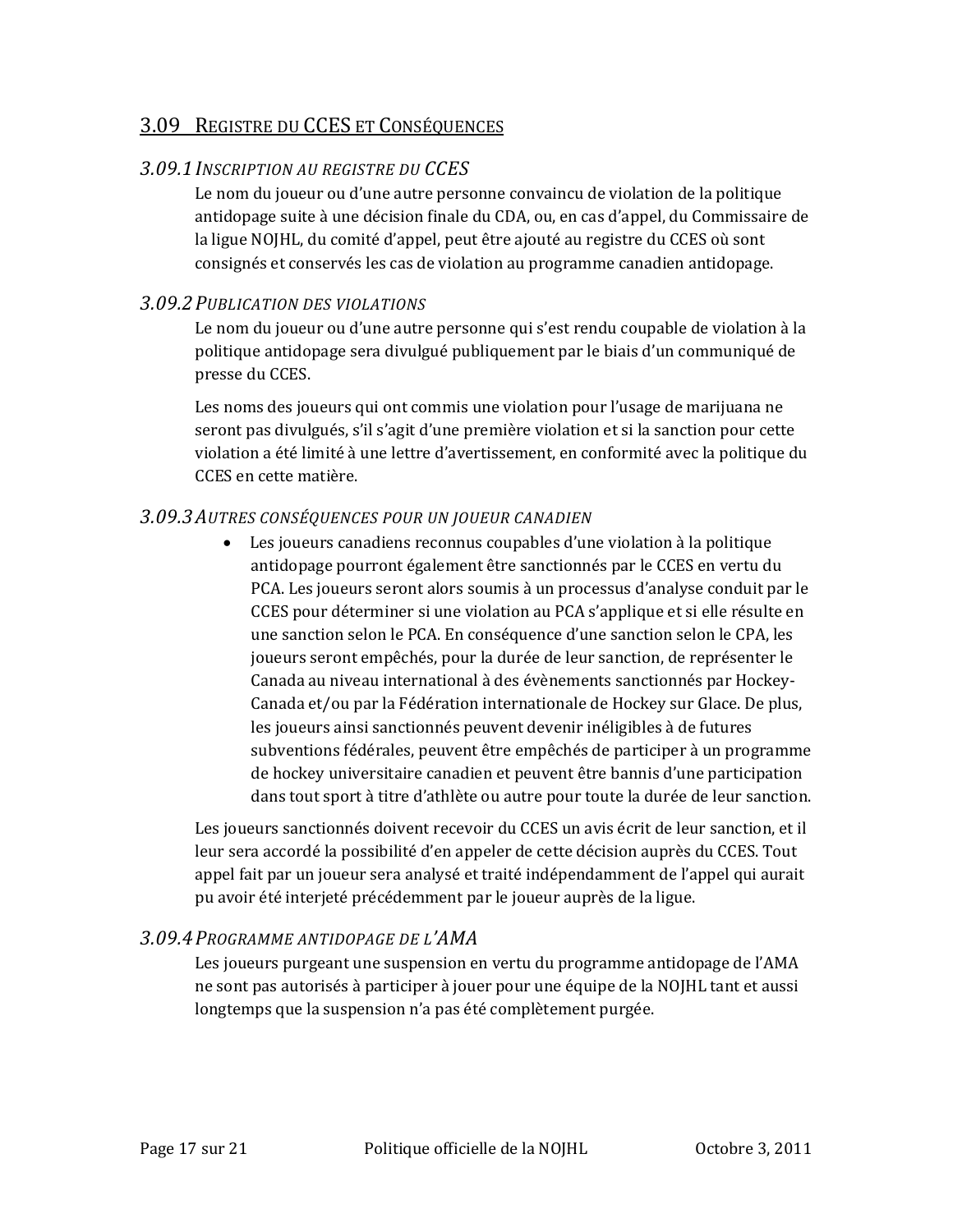### *3.09.5 JOUEURS ÉTRANGERS*

Les joueurs qui ne sont pas de nationalité canadienne et qui commettent une violation antidopage peuvent être sanctionnés par leur organisation antidopage nationale, et en conséquence être empêchés de représenter leur pays sur le plan international à des évènements sanctionnés par la Fédération internationale de Hockey sur Glace. Le CCES communiquera avec les autorités appropriées des organisations antidopage des pays concernés pour les informer de toute sanction émise en vertu de la présente politique antidopage.

# 3.10 RÉHABILITATION

### *3.10.1JOUEUR SANCTIONNÉ*

Un joueur qui est sanctionné est tenu par son équipe, en concertation avec la ligue et le CCES, de suivre un programme de réhabilitation, au cours de sa suspension ou par la suite. Le programme en question devra être conforme aux besoins du joueur et pourra comprendre, sans y être limité, les volets suivants :

- Des consultations offertes par du personnel médical, des experts en toxicomanie ou du personnel du service de la police;
- La participation à un programme reconnu de réhabilitation en toxicomanie;
- Une sensibilisation au dopage et une éducation antidopage complémentaires;
- Des interventions dans la communauté, comme des présentations aux autres joueurs ou membres du public sur les dangers du dopage dans le sport.

Le CDA se réserve le droit de faire des recommandations concernant le programme de réhabilitation que doit suivre un joueur.

Le joueur qui refuse de participer à un programme de réhabilitation pourra être empêché de participer à toute compétition ou à toute activité organisée par la ligue.

### *3.10.2JOUEUR QUI SE DÉNONCE VOLONTAIREMENT*

Un joueur qui dénonce volontairement et de bonne foi à son équipe ou à la ligue ses comportements contraires à la politique antidopage peut être invité à suivre un programme de réhabilitation conforme aux besoins du joueur et pouvant comprendre, sans y être limité, les volets suivants :

- Des consultations offertes par du personnel médical, des experts en toxicomanie ou du personnel du service de la police;
- La participation à un programme reconnu de réhabilitation en toxicomanie;
- Une sensibilisation au dopage et une éducation antidopage complémentaires.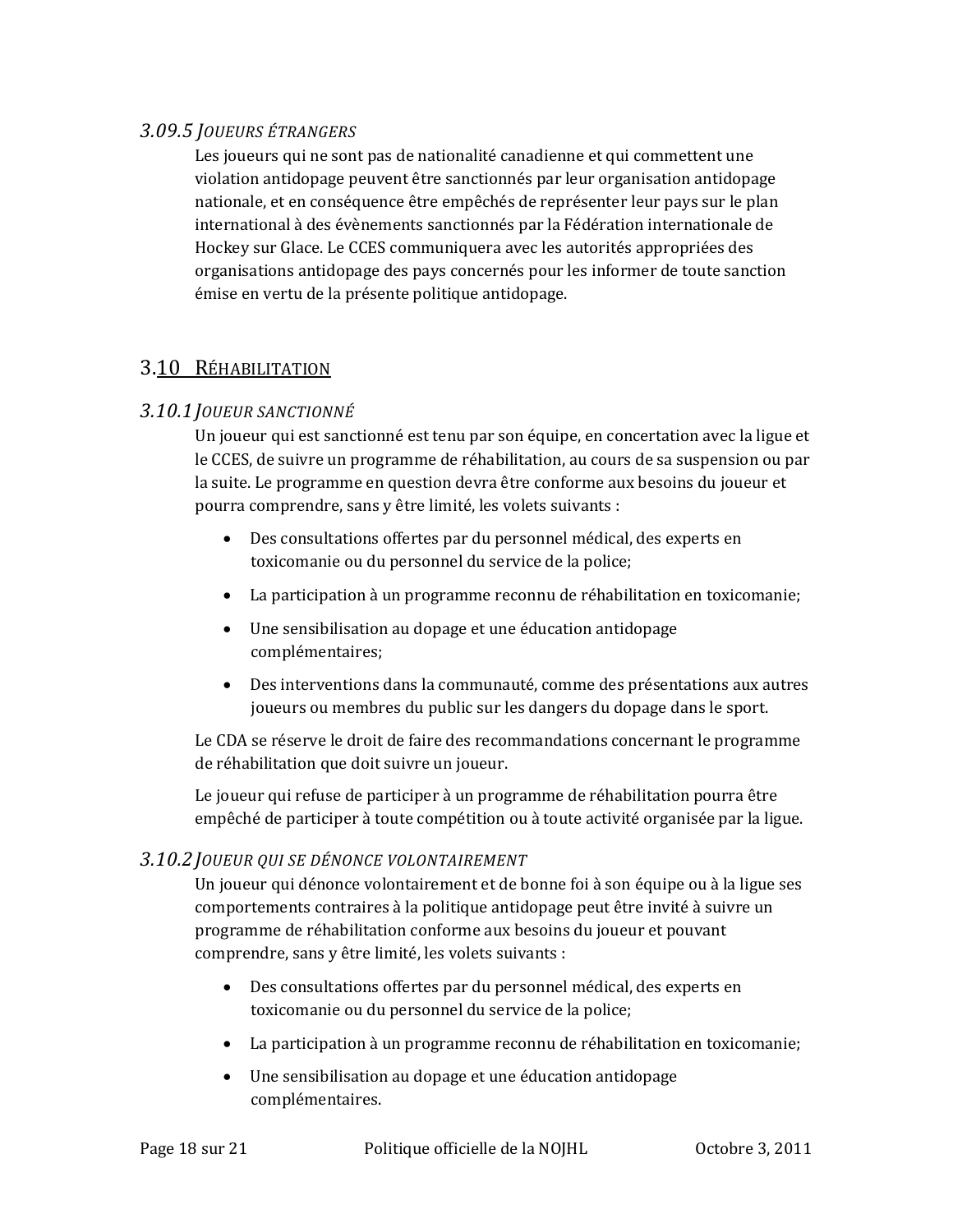S'il arrivait qu'un joueur qui se dénonce soit soumis à un contrôle de dopage aléatoire et que le résultat d'analyse soit anormal pour une substance qu'il avait précédemment déclaré prendre ou une méthode qu'il avait précédemment déclaré pratiquer, le CDA peut ne pas appliquer la sanction prévue à la présente politique s'il en vient à la conclusion que le joueur a suivi rigoureusement son programme de réhabilitation et qu'il a prouvé hors de tout doute qu'il n'a pas fait usage d'une substance ou d'une méthode interdite depuis la date de sa propre dénonciation.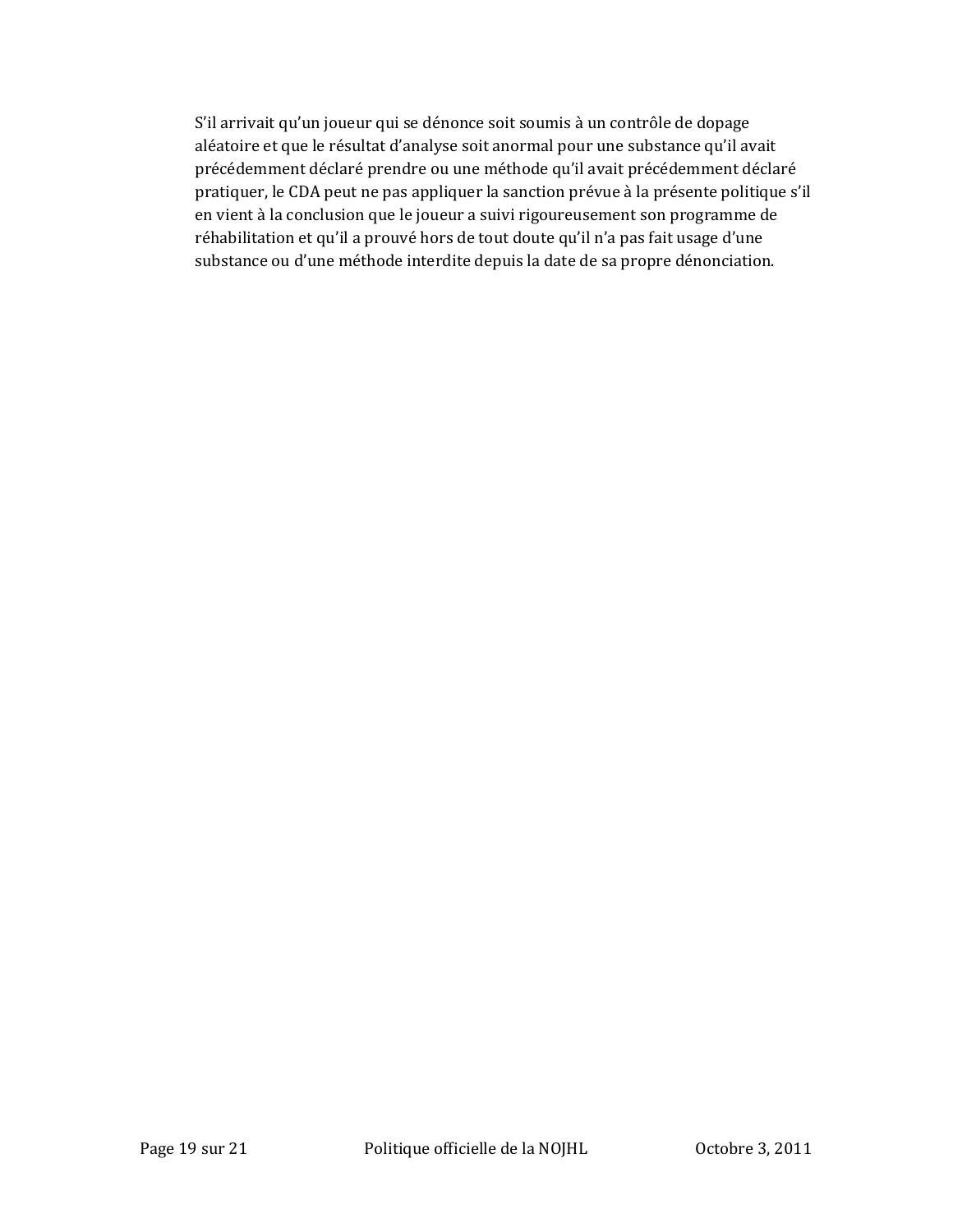# **ANNEXES**

### ANNEXE A GLOSSAIRE

À moins que le contexte ne s'y oppose, les mots, termes et expressions dont la signification est ci‐après déterminée ont le sens qui leur est respectivement donné pour les fins de l'application de la politique antidopage.

**Contrôle aléatoire:** Sélection au hasard d'un joueur en vue d'un contrôle lors d'une partie ou d'un entraînement; s'oppose à contrôle ciblé.

**Contrôle ciblé:** Sélection d'un joueur en particulier en vue d'un contrôle; s'oppose à contrôle aléatoire.

**Contrôle du dopage:** Processus englobant la planification des contrôles, la collecte des échantillons et leur manipulation et l'analyse en laboratoire.

**Contrôle inopiné:** Contrôle du dopage qui a lieu sans avertissement préalable du joueur, et au cours duquel celui‐ci est escorté en permanence depuis sa désignation jusqu'à la fourniture de l'échantillon.

**Échantillon:** Toute matrice biologique recueillie dans le cadre du contrôle du dopage.

**Falsification:** Tout processus d'altération à des fins illégitimes ou d'une façon illégitime; influencer un résultat d'une manière illégitime; intervention illégitime pour modifier des résultats ou empêcher des procédures normales de suivre leur cours.

**Joueur:** Joueur d'une équipe de la NOJHL qui un statut de joueur régulier, excluant le joueur qui un statut de joueur affilié. Le joueur devient régulier en signant une carte d'enregistrement de Hockey‐Canada reconnaissant son statut de régulier dans son équipe.

**Joueur affilié:** Joueur appelé à jouer occasionnellement pour remplacer un joueur régulier blessé, suspendu ou incapable de joueur pour une autre raison. Ce joueur a un statut de joueur régulier dans une équipe de catégorie inférieure.

**Mineur:** Personne physique qui n'a pas atteint l'âge de la majorité en vertu des lois applicables de son pays de résidence.

**Personnel d'encadrement:** Tout entraîneur, soigneur, directeur sportif, agent, personnel d'équipe, officiel, personnel médical ou paramédical ou autre personne qui travaille avec un joueur, ou qui traite un joueur participant à des parties ou s'y préparant.

**Personnel de prélèvement des échantillons:** Terme générique désignant les agents officiels qualifiés et autorisés par le CCES pour accomplir et faciliter les tâches associées à une phase de cueillette des échantillons, et plus particulièrement les agents de prélèvement sanguin, les escortes et les agents de contrôle de dopage.

**Phase de prélèvement des échantillons:** Toutes les activités séquentielles impliquant directement l'athlète, de sa notification jusqu'au moment où l'athlète quitte le poste de contrôle du dopage après avoir fourni ses échantillons.

Page 20 sur 21 Politique officielle de la NOJHL Octobre 3, 2011